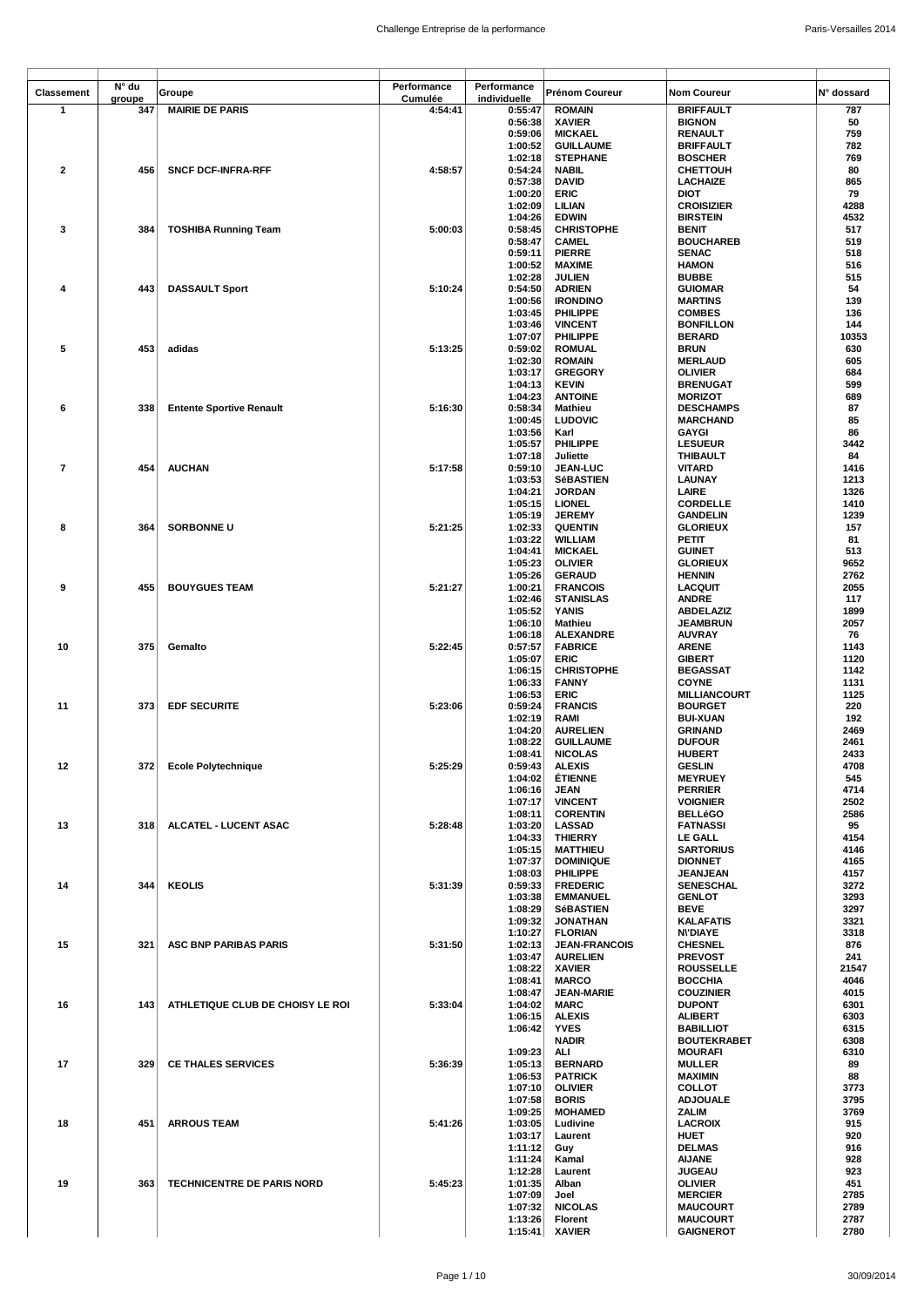| <b>Classement</b> | N° du         | Groupe                         | Performance<br>Cumulée | Performance<br>individuelle | Prénom Coureur                     | <b>Nom Coureur</b>                 | N° dossard   |
|-------------------|---------------|--------------------------------|------------------------|-----------------------------|------------------------------------|------------------------------------|--------------|
| 20                | groupe<br>359 | <b>SNCF Transilien Ligne C</b> | 5:47:20                | 0:58:19                     | <b>PAUL</b>                        | <b>CURAN</b>                       | 82           |
|                   |               |                                |                        | 1:06:22                     | <b>ARNAUD</b>                      | <b>JOUFFROY</b>                    | 717          |
|                   |               |                                |                        | 1:13:10                     | <b>RéGIS</b>                       | ROUX                               | 714          |
|                   |               |                                |                        | 1:14:11                     | <b>JOHANN</b>                      | <b>DUFOUR</b>                      | 727          |
|                   |               |                                |                        | 1:15:18                     | <b>GEOFFROY</b>                    | <b>JOLY</b>                        | 703          |
| 21                | 332           | <b>COLAS RUNNERS</b>           | 5:47:24                | 0:58:54                     | <b>NICOLAS</b>                     | <b>COUSSEMENT</b>                  | 56           |
|                   |               |                                |                        | 1:09:13                     | <b>BENOIT</b>                      | <b>BOUVERET</b>                    | 3657         |
|                   |               |                                |                        | 1:12:45                     | <b>MARC</b>                        | <b>ROMEUR</b>                      | 3644         |
|                   |               |                                |                        | 1:13:10<br>1:13:22          | <b>OLIVIER</b><br><b>GUILLAUME</b> | <b>FRANCO</b><br><b>LEGER</b>      | 3663<br>3670 |
| 22                | 361           | <b>Swiss Life</b>              | 5:47:54                | 1:04:18                     | <b>THOMAS</b>                      | <b>CHOLLET</b>                     | 2871         |
|                   |               |                                |                        | 1:06:07                     | <b>CHRISTOPHE</b>                  | <b>DURAND</b>                      | 2833         |
|                   |               |                                |                        | 1:11:10                     | <b>YVES</b>                        | GéLéBART                           | 2877         |
|                   |               |                                |                        | 1:11:41                     | <b>FRANCOIS</b>                    | <b>DUBUC</b>                       | 2831         |
|                   |               |                                |                        | 1:14:38                     | <b>CHARLES</b>                     | <b>DARMON</b>                      | 2829         |
| 23                | 324           | <b>BearingPoint</b>            | 5:47:59                | 1:05:31                     | <b>PAUL</b>                        | <b>MONNIER</b>                     | 3931         |
|                   |               |                                |                        | 1:09:13                     | <b>DAMIEN</b>                      | PALACCI                            | 3928         |
|                   |               |                                |                        | 1:10:18                     | <b>NICOLAS</b>                     | <b>RIMOUX</b>                      | 3921         |
|                   |               |                                |                        | 1:10:56<br>1:12:01          | <b>CéDRIC</b><br><b>THOMAS</b>     | <b>BELLOT</b><br><b>SEMAAN</b>     | 3940<br>3923 |
| 24                | 362           | <b>TEAM RERB</b>               | 5:48:33                | 1:04:54                     | <b>STéPHANE</b>                    | <b>MOUSSET</b>                     | 2819         |
|                   |               |                                |                        | 1:05:13                     | <b>JULIEN</b>                      | LOKNAR                             | 2823         |
|                   |               |                                |                        | 1:12:18                     | YANN                               | <b>GERARD</b>                      | 2820         |
|                   |               |                                |                        | 1:13:01                     | <b>HERVé</b>                       | <b>ETIENNE</b>                     | 2822         |
|                   |               |                                |                        | 1:13:07                     | <b>ALAIN</b>                       | <b>BESSIERE</b>                    | 2817         |
| 25                | 365           | <b>VERSAILLES</b>              | 5:48:46                | 1:05:21                     | <b>PASCAL</b>                      | <b>DUMAS</b>                       | 686          |
|                   |               |                                |                        | 1:07:23                     | <b>STéPHANE</b>                    | <b>DUCHESNE</b>                    | 701          |
|                   |               |                                |                        | 1:08:49<br>1:12:28          | <b>DIDIER</b><br>LOïC              | <b>HAMELS</b><br><b>JIQUEL</b>     | 685          |
|                   |               |                                |                        | 1:14:45                     | <b>OLIVIER</b>                     | <b>BERTHELOT</b>                   | 699<br>600   |
| 26                | 209           | <b>EXPERTAM</b>                | 5:49:34                | 1:04:51                     | <b>MIKAEL</b>                      | <b>LEGOFFE</b>                     | 5692         |
|                   |               |                                |                        | 1:07:36                     | <b>TONY</b>                        | <b>LEGER</b>                       | 5689         |
|                   |               |                                |                        | 1:08:55                     | <b>JULIEN</b>                      | <b>PIGEON</b>                      | 5691         |
|                   |               |                                |                        | 1:10:53                     | <b>SEVERIN</b>                     | PAGNOTTA                           | 5680         |
|                   |               |                                |                        | 1:17:19                     | <b>LUDOVIC</b>                     | <b>BROSSE</b>                      | 5681         |
| 27                | 106           | <b>SECOND SOUFFLE</b>          | 5:53:52                | 1:02:00                     | <b>BENJAMIN</b>                    | <b>ROUSSEAU</b>                    | 184          |
|                   |               |                                |                        | 1:08:22                     | <b>SEBASTIEN</b>                   | <b>FRICKER</b>                     | 6590         |
|                   |               |                                |                        | 1:09:58                     | <b>BRUNO</b>                       | <b>FERMIGIER</b>                   | 6591         |
|                   |               |                                |                        | 1:16:05<br>1:17:27          | <b>SEBASTIEN</b><br><b>MAURALD</b> | <b>MAURICE</b><br><b>BENGHANEM</b> | 6586<br>6593 |
| 28                | 345           | Lafarge France                 | 5:54:07                | 1:04:03                     | <b>GUILLAUME</b>                   | ROZE                               | 3261         |
|                   |               |                                |                        | 1:10:55                     | <b>RONAN</b>                       | HARDY                              | 3220         |
|                   |               |                                |                        | 1:12:01                     | <b>MICHEL</b>                      | MELIN                              | 3253         |
|                   |               |                                |                        | 1:12:07                     | <b>KARIN</b>                       | <b>DEGUNST</b>                     | 3232         |
|                   |               |                                |                        | 1:15:01                     | <b>FABIEN</b>                      | <b>VINCENTI</b>                    | 3255         |
| 29                | 160           | <b>BRETAGNE MANUTENTION</b>    | 5:54:18                | 1:06:04                     | <b>YANNICK</b>                     | <b>BARBE</b>                       | 6095         |
|                   |               |                                |                        | 1:08:54                     | <b>EDOUARD</b>                     | <b>MOUSSARD</b>                    | 6102         |
|                   |               |                                |                        | 1:11:22                     | YANN                               | <b>LAURENT</b>                     | 6096         |
|                   |               |                                |                        | 1:12:02<br>1:15:56          | <b>CECILE</b><br><b>STEPHANE</b>   | <b>MOUSSARD</b><br><b>MADEC</b>    | 6101<br>6100 |
| 30                | 390           | <b>CASA</b>                    | 5:55:38                | 1:07:27                     | <b>BERTRAND</b>                    | <b>SALCZER</b>                     | 1804         |
|                   |               |                                |                        | 1:10:18                     | <b>JORGE</b>                       | REI                                | 1816         |
|                   |               |                                |                        | 1:10:54                     | <b>PIERRE MARIE</b>                | <b>GOMMENDY</b>                    | 1797         |
|                   |               |                                |                        | 1:13:13                     | <b>Mathieu</b>                     | <b>RIMLINGER</b>                   | 1829         |
|                   |               |                                |                        | 1:13:46                     | JéRéMIE                            | <b>CERNELA</b>                     | 1815         |
| 31                |               | 247 FDJ                        | 5:56:02                | 1:01:39                     | <b>KEVIN</b>                       | <b>STEPHANT</b>                    | 527          |
|                   |               |                                |                        | 1:10:28                     | <b>GAEL</b>                        | <b>KERVARREC</b>                   | 5239         |
|                   |               |                                |                        | 1:10:50<br>1:15:56          | <b>MARC</b><br><b>FRANCOIS</b>     | <b>SCHMIT</b><br><b>RENAUD</b>     | 5245<br>5240 |
|                   |               |                                |                        | 1:17:09                     | <b>THIERRY</b>                     | <b>ROUSSELET</b>                   | 5247         |
| 32                | 304           | <b>COFELY RESEAUX GDF SUEZ</b> | 5:57:23                | 0:58:35                     | <b>OLIVIER</b>                     | <b>ANCELET</b>                     | 535          |
|                   |               |                                |                        | 1:12:23                     | <b>PATRICK</b>                     | SUHR                               | 4847         |
|                   |               |                                |                        | 1:13:13                     | <b>DAMIEN</b>                      | <b>OUTREQUIN</b>                   | 4841         |
|                   |               |                                |                        | 1:14:51                     | <b>VINCENT</b>                     | <b>URICHER</b>                     | 4848         |
|                   |               |                                |                        | 1:18:21                     | <b>STEPHANE</b>                    | <b>DELANDE</b>                     | 4850         |
| 33                | 322           | <b>ASCEIDF</b>                 | 5:57:41                | 1:02:49<br>1:11:34          | <b>FABIEN</b><br><b>CHRISTIAN</b>  | PARMANTIER<br><b>FREMAUX</b>       | 1009<br>508  |
|                   |               |                                |                        | 1:14:15                     | DANIEL                             | <b>LUONG-SI</b>                    | 1010         |
|                   |               |                                |                        |                             | <b>DELPHINE</b>                    | <b>QUINIO</b>                      | 91           |
|                   |               |                                |                        | 1:14:48                     | <b>CAROLINE</b>                    | <b>GATOUX</b>                      | 1012         |
| 34                | 377           | <b>ACCENTURE</b>               | 5:58:26                | 1:08:22                     | <b>JEAN-FRANÇOIS</b>               | <b>GIBIER</b>                      | 2393         |
|                   |               |                                |                        | 1:12:23                     | <b>JAVIER</b>                      | VALDEPEREZ                         | 2373         |
|                   |               |                                |                        | 1:12:26                     | <b>THIBAULT</b>                    | <b>LESAGE</b>                      | 2397         |
|                   |               |                                |                        | 1:12:37                     | <b>BAPTISTE</b>                    | <b>BRUN</b>                        | 2374         |
| 35                |               |                                |                        | 1:12:38                     | <b>BENJAMIN</b>                    | <b>NOUDELBERG</b>                  | 2398         |
|                   | 357           | <b>Secours Catholique</b>      | 5:58:27                | 0:56:31<br>1:06:33          | <b>MENOUAR</b><br><b>STéPHANE</b>  | <b>BENFODDA</b><br><b>ROUSSEAU</b> | 875<br>2963  |
|                   |               |                                |                        | 1:10:55                     | LOUIS                              | <b>CHAILLET</b>                    | 2954         |
|                   |               |                                |                        | 1:22:14                     | <b>PASCAL</b>                      | <b>GANDOLFINI</b>                  | 2957         |
|                   |               |                                |                        |                             | <b>THIBAULT</b>                    | <b>DI'HAUTHUILLE</b>               | 2972         |
| 36                | 319           | <b>ANTARGAZ</b>                | 5:58:33                | 1:02:42                     | <b>EMMANUEL</b>                    | <b>HEMERY</b>                      | 94           |
|                   |               |                                |                        | 1:05:00                     | <b>ANTHONY</b>                     | <b>FILLATRE</b>                    | 4080         |
|                   |               |                                |                        | 1:15:23                     | <b>OLIVIER</b>                     | <b>LEBRET</b>                      | 4097         |
|                   |               |                                |                        | 1:16:21                     | <b>OLIVIER</b>                     | <b>CAUVIN</b>                      | 4118         |
| 37                | 358           | <b>SIMPLY MARKET</b>           | 6:00:01                | 1:19:07<br>1:04:43          | <b>CYRIL</b><br><b>YANN</b>        | <b>BROCHON</b><br><b>GOHIEC</b>    | 4092<br>2953 |
|                   |               |                                |                        | 1:11:04                     | <b>NICOLAS</b>                     | <b>BARRIERE</b>                    | 2916         |
|                   |               |                                |                        | 1:14:13                     | JéRéMY                             | <b>COULIBALY</b>                   | 2951         |
|                   |               |                                |                        | 1:14:28                     | <b>NICOLAS</b>                     | BIHRY                              | 2940         |
|                   |               |                                |                        | 1:15:33                     | <b>FLORIAN</b>                     | <b>COTTINEAU</b>                   | 2944         |
| 38                | 434           | <b>ETOILE DE MARTIN</b>        | 6:01:31                | 1:04:04                     | <b>KEVIN</b>                       | <b>CONIN</b>                       | 7445         |
|                   |               |                                |                        | 1:10:36                     | <b>FLAVIO JOAO</b>                 | <b>DE OLIVEIRA</b>                 | 7573         |
|                   |               |                                |                        | 1:15:07                     | <b>FRANCOIS</b>                    | <b>MARCHIVE</b>                    | 7397         |
|                   |               |                                |                        | 1:15:20<br>1:16:24          | <b>JEAN-PIERRE</b>                 | LUNEAU<br><b>VIDAL</b>             | 7552<br>7448 |
|                   |               |                                |                        |                             | THEO                               |                                    |              |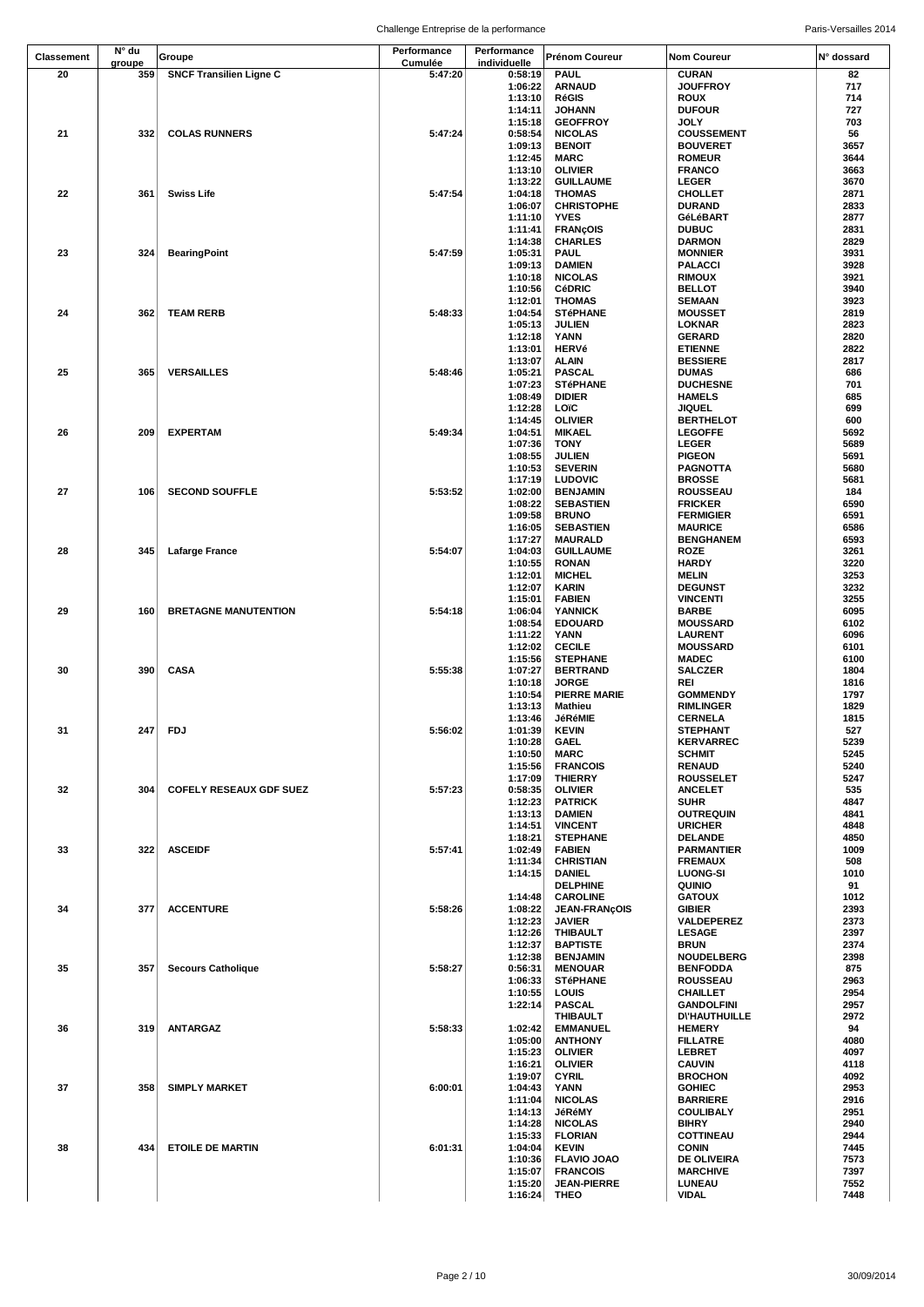|                   | N° du  |                              | Performance | Performance        |                                     |                                    |              |
|-------------------|--------|------------------------------|-------------|--------------------|-------------------------------------|------------------------------------|--------------|
| <b>Classement</b> | groupe | Groupe                       | Cumulée     | individuelle       | <b>Prénom Coureur</b>               | <b>Nom Coureur</b>                 | N° dossard   |
| 39                | 336    | <b>DRPJ VERSAILLES</b>       | 6:01:52     | 1:11:34            | <b>NICOLAS</b>                      | <b>CELINA</b><br><b>BOURGEAIS</b>  | 3562<br>3561 |
|                   |        |                              |             | 1:11:35<br>1:11:55 | <b>ARNAUD</b><br><b>SéBASTIEN</b>   | JUILLAN                            | 3544         |
|                   |        |                              |             | 1:13:15            | <b>FRéDéRIC</b>                     | <b>SCAFARTO</b>                    | 3542         |
|                   |        |                              |             | 1:13:33            | <b>MATTHIEU</b>                     | <b>MASFRAND</b>                    | 3564         |
| 40                | 281    | <b>CALIA</b>                 | 6:01:56     | 0:59:51            | JEAN                                | <b>ESPINASSE</b>                   | 4989         |
|                   |        |                              |             | 1:13:05            | <b>ARNAUD</b>                       | <b>FRASLIN</b>                     | 13129        |
|                   |        |                              |             | 1:15:00<br>1:15:11 | <b>MATIAS</b><br><b>STEPHANE</b>    | <b>KALFON</b><br><b>BAUDRY</b>     | 4990<br>4995 |
|                   |        |                              |             | 1:18:49            | <b>XAVIER</b>                       | <b>DUPLAT</b>                      | 4992         |
| 41                | 128    | SYSTRA                       | 6:02:23     | 1:00:00            | <b>JEROME</b>                       | <b>JOANNY</b>                      | 512          |
|                   |        |                              |             | 1:11:55            | <b>CHRISTOPHE</b>                   | JEHANNIN                           | 6419         |
|                   |        |                              |             | 1:12:24            | <b>DAMIEN</b>                       | <b>SOULAS</b>                      | 6454         |
|                   |        |                              |             | 1:18:42            | <b>PAUL</b>                         | <b>THEIS</b>                       | 6440         |
|                   |        |                              |             | 1:19:22            | <b>STEEVE</b>                       | <b>MASTON</b>                      | 6453         |
| 42                | 226    | <b>SAP FRANCE</b>            | 6:02:34     | 0:59:21<br>1:12:44 | <b>OLIVIER</b><br><b>NICOLAS</b>    | <b>VIDAL</b><br><b>COTTIN</b>      | 526<br>5503  |
|                   |        |                              |             | 1:15:41            | <b>ALEXANDRE</b>                    | <b>SZEKERES</b>                    | 5477         |
|                   |        |                              |             | 1:17:22            | <b>THOMAS</b>                       | <b>COAN</b>                        | 5505         |
|                   |        |                              |             | 1:17:26            | <b>JEAN-CHRISTOPHE</b>              | <b>NURY</b>                        | 5476         |
| 43                | 273    | <b>CLAAS TRACTOR LE MANS</b> | 6:04:33     | 1:03:06            | <b>MATHIAS</b>                      | <b>STIMOLO</b>                     | 5045         |
|                   |        |                              |             | 1:09:29            | <b>MICHEL</b>                       | SOUTY                              | 5050         |
|                   |        |                              |             | 1:16:24<br>1:16:55 | <b>BERTRAND</b><br><b>PIERRE</b>    | <b>GUETTIER</b><br><b>BOURRY</b>   | 5049<br>5047 |
|                   |        |                              |             | 1:18:39            | <b>THIERRY</b>                      | <b>BARON</b>                       | 5051         |
| 44                | 348    | MILLIMAN                     | 6:04:34     | 1:09:29            | <b>CLAIRE</b>                       | <b>BANNWARTH</b>                   | 3147         |
|                   |        |                              |             | 1:10:04            | <b>IVAN</b>                         | <b>AMOSSE</b>                      | 3161         |
|                   |        |                              |             | 1:11:41            | <b>SEBASTIEN</b>                    | <b>DELUCINGE</b>                   | 3159         |
|                   |        |                              |             | 1:14:33            | <b>YOAN</b>                         | <b>FERAL</b>                       | 3160         |
|                   |        |                              |             | 1:18:47            | <b>NATHAN</b>                       | <b>RAGOT</b>                       | 3155         |
| 45                | 316    | <b>Adobe France</b>          | 6:04:36     | 1:08:09<br>1:10:19 | <b>CHRISTOPHE</b><br><b>JULIEN</b>  | <b>LABREURE</b><br><b>PERROT</b>   | 4228<br>4225 |
|                   |        |                              |             | 1:10:58            | <b>CYRIL</b>                        | DELAMARRE                          | 4219         |
|                   |        |                              |             | 1:17:31            | <b>FEIKE</b>                        | <b>VISSER</b>                      | 4227         |
|                   |        |                              |             | 1:17:39            | <b>MISAEL</b>                       | <b>MASSOL</b>                      | 4209         |
| 46                | 148    | <b>PWC</b>                   | 6:04:55     | 1:09:25            | <b>JEAN-EUDES</b>                   | <b>VOITURON</b>                    | 6279         |
|                   |        |                              |             | 1:11:46            | ALI                                 | <b>EL HAIRECH</b>                  | 6260         |
|                   |        |                              |             | 1:14:00            | <b>THOMAS</b>                       | <b>PUAUD</b>                       | 6264         |
|                   |        |                              |             | 1:14:28<br>1:15:16 | Gregor<br><b>LOICK</b>              | <b>JOZWIAK</b><br><b>FLORY</b>     | 6263<br>6277 |
| 47                | 192    | OCE DUR RUNNING TEAM         | 6:05:23     | 1:08:26            | <b>EMMANUEL</b>                     | <b>PECHINE</b>                     | 5853         |
|                   |        |                              |             | 1:10:26            | <b>OLIVIER</b>                      | <b>DUVAL</b>                       | 5856         |
|                   |        |                              |             | 1:13:08            | <b>MATHIAS</b>                      | <b>MARGULIES</b>                   | 5859         |
|                   |        |                              |             | 1:15:28            | TEUN                                | BAAR                               | 5854         |
|                   |        |                              |             | 1:17:55            | Emeric                              | <b>MEIGNAN</b>                     | 5858         |
| 48                | 346    | M6                           | 6:06:01     | 1:10:29            | <b>GUILLAUME</b>                    | CHAGNEAU                           | 3193         |
|                   |        |                              |             | 1:12:25<br>1:13:20 | <b>SIMON</b><br><b>SEBASTIEN</b>    | <b>FOURNERIE</b><br><b>ROUMIER</b> | 3203<br>3200 |
|                   |        |                              |             | 1:14:23            | <b>TRISTAN</b>                      | <b>MARTIN</b>                      | 3175         |
|                   |        |                              |             | 1:15:24            | <b>MATTHIEU</b>                     | <b>BIENVENU</b>                    | 3201         |
| 49                | 90     | <b>GSBDD VERSAILLES</b>      | 6:06:32     | 1:01:33            | <b>SAMIR</b>                        | <b>FETTANE</b>                     | 6731         |
|                   |        |                              |             | 1:11:45            | <b>JONATHAN</b>                     | <b>LICETTE</b>                     | 6741         |
|                   |        |                              |             | 1:17:05            | <b>BERNARD</b>                      | <b>LUDOMIR</b>                     | 6743         |
|                   |        |                              |             | 1:17:26            | <b>OLIVIER</b><br><b>FREDERIC</b>   | <b>NICCO</b><br><b>MARQUIE</b>     | 6744<br>6737 |
| 50                | 325    | CCIR                         | 6:06:44     | 1:18:43<br>1:06:38 | <b>STEPHANE</b>                     | <b>GODIVEAU</b>                    | 3896         |
|                   |        |                              |             | 1:11:36            | <b>JACQUES</b>                      | <b>DUMONT</b>                      | 3870         |
|                   |        |                              |             | 1:14:46            | <b>MICHEL</b>                       | <b>STOICANESCO</b>                 | 3911         |
|                   |        |                              |             | 1:15:39            | <b>PATRICK</b>                      | <b>MIRAN</b>                       | 3884         |
|                   |        |                              |             | 1:18:05            | <b>VINCENT</b>                      | MATIAS                             | 3878         |
| 51                | 199    | EY ALUMNI                    | 6:07:02     | 1:00:53            | <b>ALEXANDRE</b>                    | <b>GIRAUD</b>                      | 509<br>5795  |
|                   |        |                              |             | 1:08:40<br>1:15:40 | <b>SEBASTIEN</b><br><b>BENJAMIN</b> | <b>RIMBERT</b><br><b>FERRAND</b>   | 5801         |
|                   |        |                              |             | 1:18:27            | <b>ALEXANDRE</b>                    | <b>MOUTARDIER</b>                  | 5799         |
|                   |        |                              |             | 1:23:22            | <b>TONY</b>                         | <b>GREGOIRE</b>                    | 5787         |
| 52                | 275    | <b>CLAAS TRACTOR VELIZY</b>  | 6:08:01     | 1:09:32            | <b>FREDERIC</b>                     | <b>NIER</b>                        | 5038         |
|                   |        |                              |             | 1:11:08            | <b>JEAN-MARC</b>                    | <b>PINARD</b>                      | 5035         |
|                   |        |                              |             | 1:11:33            | <b>OLIVIER</b>                      | <b>BESSETTE</b>                    | 5039         |
|                   |        |                              |             | 1:17:32            | PIERRE-HENRI                        | <b>MAESSE</b>                      | 5036         |
| 53                | 323    | Au Vieux Campeur             | 6:08:22     | 1:18:16<br>1:07:49 | <b>JACQUES</b><br><b>FANNY</b>      | <b>LAHERRE</b><br><b>COSPAIN</b>   | 5043<br>3941 |
|                   |        |                              |             |                    | <b>AXEL</b>                         | PERILLAT                           | 3951         |
|                   |        |                              |             | 1:13:17            | <b>JULIEN</b>                       | PICQ                               | 3955         |
|                   |        |                              |             | 1:18:54            | Hubert                              | <b>BRILLAUD</b>                    | 3957         |
|                   |        |                              |             | 1:20:33            | <b>GUILLAUME</b>                    | <b>FROMENT</b>                     | 3962         |
| 54                | 349    | OFI Team                     | 6:08:23     | 1:08:22            | <b>MARTIN</b>                       | ARSAC                              | 3115         |
|                   |        |                              |             | 1:10:31<br>1:13:44 | <b>NICOLAS</b><br><b>YANNICK</b>    | <b>VIENNE</b><br><b>LOPEZ</b>      | 3131<br>3111 |
|                   |        |                              |             | 1:17:49            | <b>JEAN-BAPTISTE</b>                | <b>BLANCHECOTTE</b>                | 3126         |
|                   |        |                              |             | 1:17:57            | <b>BERNARD</b>                      | <b>FAURé</b>                       | 3142         |
| 55                | 331    | <b>CIB ITO</b>               | 6:08:29     | 1:05:48            | <b>GILLES</b>                       | <b>SCHOCH</b>                      | 3689         |
|                   |        |                              |             | 1:14:14            | <b>BENEDICT</b>                     | <b>CELESTIN DEVENDRA</b>           | 3729         |
|                   |        |                              |             | 1:15:02            | <b>SEBASTIEN</b>                    | <b>PEREIRA</b>                     | 3694         |
|                   |        |                              |             | 1:16:20            | <b>HARRY</b>                        | <b>BEGUE</b>                       | 3677         |
| 56                | 320    | <b>AS CREDIT FONCIER</b>     | 6:08:50     | 1:17:05<br>1:03:36 | <b>KARIM</b><br><b>ANTONIO</b>      | <b>LE BOT</b><br><b>PINTO</b>      | 3710<br>92   |
|                   |        |                              |             | 1:07:08            | <b>SEBASTIEN</b>                    | LAPPARRA                           | 93           |
|                   |        |                              |             | 1:17:31            | <b>ALBERT</b>                       | <b>MPONDO BLACK</b>                | 1013         |
|                   |        |                              |             | 1:19:19            | <b>CHRISTOPHE</b>                   | <b>TIREL</b>                       | 4065         |
|                   |        |                              |             | 1:21:16            | <b>JEAN-MARIE</b>                   | <b>GARREAU</b>                     | 4072         |
| 57                | 257    | <b>RTE CNES</b>              | 6:09:05     | 1:07:10            | <b>AURELIEN</b>                     | <b>PICHON</b>                      | 126          |
|                   |        |                              |             | 1:09:22            | <b>NICOLAS</b>                      | <b>JOLIVET</b>                     | 5142         |
|                   |        |                              |             | 1:13:01<br>1:17:50 | <b>BENOIT</b><br><b>FABIEN</b>      | <b>MARITAUD</b><br><b>DANREZ</b>   | 5137<br>5145 |
|                   |        |                              |             | 1:21:42            | <b>MAXIME</b>                       | <b>CHAILLET</b>                    | 5146         |
|                   |        |                              |             |                    |                                     |                                    |              |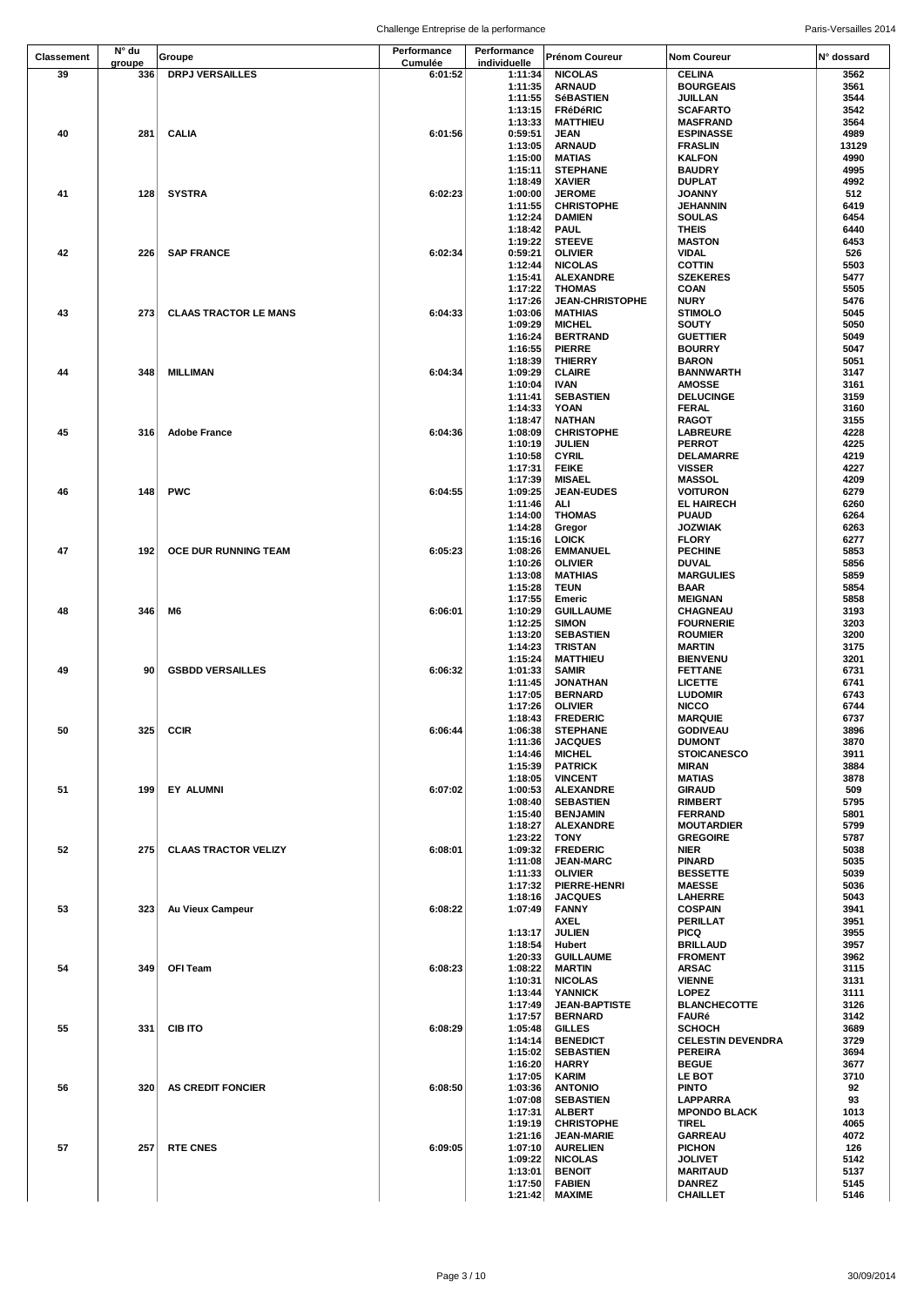|                   | N° du  |                                  | Performance | Performance  |                     |                      |            |
|-------------------|--------|----------------------------------|-------------|--------------|---------------------|----------------------|------------|
| <b>Classement</b> | groupe | Groupe                           | Cumulée     | individuelle | Prénom Coureur      | <b>Nom Coureur</b>   | N° dossard |
| 58                | 380    | <b>SEVESC</b>                    | 6:10:44     | 1:08:20      | <b>PASCAL</b>       | <b>SEGUINAUD</b>     | 2208       |
|                   |        |                                  |             | 1:13:47      | <b>THIERRY</b>      | <b>DILASSEUR</b>     | 2198       |
|                   |        |                                  |             | 1:16:07      | <b>MICKAëL</b>      | <b>FIGUEIRA</b>      | 2218       |
|                   |        |                                  |             |              | <b>FRANCIS</b>      | <b>CAMPAN</b>        | 2211       |
|                   |        |                                  |             | 1:16:23      | <b>GRéGOIRE</b>     | JOSSE                | 2224       |
| 59                | 381    | <b>Square Management</b>         | 6:10:52     | 1:05:34      | <b>NICOLAS</b>      | <b>BARROIS</b>       | 2192       |
|                   |        |                                  |             | 1:12:28      | <b>VINCENT</b>      | <b>FRANÇOISE</b>     | 2179       |
|                   |        |                                  |             | 1:14:47      | <b>STéPHANIE</b>    | KATLAMA              | 2180       |
|                   |        |                                  |             | 1:16:02      | <b>PAUL</b>         | <b>CHAUMONT</b>      | 2186       |
|                   |        |                                  |             |              |                     |                      |            |
|                   |        |                                  |             | 1:22:01      | <b>DAVID</b>        | <b>PILCZER</b>       | 2189       |
| 60                | 334    | <b>CONIX</b>                     | 6:11:21     | 1:10:16      | <b>GILLES</b>       | <b>WAGENER</b>       | 3586       |
|                   |        |                                  |             | 1:10:26      | <b>YANNICK</b>      | <b>CHRYSOSTOME</b>   | 3599       |
|                   |        |                                  |             | 1:12:35      | <b>GERMAIN</b>      | <b>BARRAU</b>        | 3608       |
|                   |        |                                  |             | 1:18:21      | <b>ELMOUATASSIM</b> | LOUHAIDIA            | 3587       |
|                   |        |                                  |             | 1:19:43      | <b>DAMIEN</b>       | <b>FERRARI</b>       | 3605       |
| 61                | 397    | Team BVA                         | 6:12:07     | 1:08:29      | <b>BRAHIM</b>       | <b>ABBAS</b>         | 75         |
|                   |        |                                  |             | 1:13:43      | <b>PASCALE</b>      | <b>CROZAFON</b>      | 1618       |
|                   |        |                                  |             | 1:16:16      | <b>JORDAN</b>       | <b>CARVALHO</b>      | 1659       |
|                   |        |                                  |             | 1:16:41      | <b>ABDELLATIF</b>   | ZYANI                | 1641       |
|                   |        |                                  |             | 1:16:58      | <b>BENJAMIN</b>     | LARIVIèRE            | 1656       |
| 62                | 252    | <b>SEGULA MATRA TECHNOLOGIES</b> | 6:12:25     | 1:07:55      | Mathieu             | <b>TARTIERE</b>      | 5188       |
|                   |        |                                  |             | 1:12:25      | <b>VINCENT</b>      | <b>BLONDEAU</b>      | 5187       |
|                   |        |                                  |             | 1:12:33      | ERIC                | <b>VANDENBOSSCHE</b> | 5173       |
|                   |        |                                  |             | 1:17:49      | JOHN                | <b>VAILLANT</b>      | 5180       |
|                   |        |                                  |             | 1:21:43      | <b>QUENTIN</b>      | LEON                 | 5181       |
| 63                | 327    | ce newedge                       | 6:12:27     | 1:08:49      | <b>JEAN MICHEL</b>  | <b>GUILBERT</b>      | 3840       |
|                   |        |                                  |             | 1:09:15      | <b>GREGOIRE</b>     | <b>RONDEAU</b>       | 3831       |
|                   |        |                                  |             | 1:15:40      | Joel                | RANDRIANA            | 3844       |
|                   |        |                                  |             | 1:16:11      | <b>FREDERIC</b>     | <b>TISSEAU</b>       | 3847       |
|                   |        |                                  |             | 1:22:32      | <b>VINCENT</b>      | <b>VIGUIE</b>        | 3845       |
| 64                | 215    | THALES TCS ASTC                  | 6:13:15     | 1:01:06      | <b>THOMAS</b>       | <b>BATTAIL</b>       | 529        |
|                   |        |                                  |             | 1:16:41      | DAVID               | <b>KABAT</b>         | 5614       |
|                   |        |                                  |             | 1:18:10      | <b>ANTOINE</b>      | LY                   | 5637       |
|                   |        |                                  |             | 1:18:21      | <b>GERALD</b>       | <b>SIMONNET</b>      | 5635       |
|                   |        |                                  |             | 1:18:57      | <b>DENIS</b>        | BERNARD-BRUNEL       | 5619       |
| 65                | 299    | <b>FONCIA</b>                    | 6:13:26     | 1:06:11      | <b>ARNAUD</b>       | <b>DELACOUR</b>      | 523        |
|                   |        |                                  |             | 1:06:17      | <b>DAVID</b>        | <b>VOISENET</b>      | 524        |
|                   |        |                                  |             | 1:19:05      | <b>MATTHIEU</b>     | MARIE                | 4901       |
|                   |        |                                  |             | 1:19:49      | JULIE               | <b>CHUMBINO</b>      | 4896       |
|                   |        |                                  |             | 1:22:04      | <b>ALEXANDRE</b>    | MASA                 | 4900       |
| 66                | 229    | <b>IRUN CVTF</b>                 | 6:14:13     | 1:08:53      | <b>GUILLAUME</b>    | <b>MADRE</b>         | 5449       |
|                   |        |                                  |             | 1:14:03      | <b>FABIEN</b>       | <b>CLOUD</b>         | 5455       |
|                   |        |                                  |             | 1:16:35      | <b>OGHEL</b>        | <b>JOYE</b>          | 5451       |
|                   |        |                                  |             | 1:17:13      | <b>BENOIT</b>       | <b>BAUDAUX</b>       | 5445       |
|                   |        |                                  |             | 1:17:29      | <b>PASCAL</b>       | LE FLOCH             | 5450       |
| 67                | 239    | <b>CORSEARCH</b>                 | 6:15:40     | 1:10:14      | <b>BENOIT</b>       | <b>DE VOOGT</b>      | 5290       |
|                   |        |                                  |             | 1:11:53      | <b>EMMANUELLE</b>   | <b>JAEGER</b>        | 131        |
|                   |        |                                  |             | 1:15:56      | <b>THOMAS</b>       | <b>CUCHE</b>         | 5292       |
|                   |        |                                  |             | 1:16:15      | <b>BRICE</b>        | <b>LEPAGNOT</b>      | 5301       |
|                   |        |                                  |             | 1:21:22      | <b>PASCAL</b>       | <b>BECQUE</b>        | 5307       |
|                   | 232    | <b>ADVANS GROUP</b>              | 6:15:40     | 1:11:43      | Joel                | <b>DA SILVA</b>      | 5390       |
|                   |        |                                  |             | 1:13:30      | <b>SILVAIN</b>      | <b>DUCROS</b>        | 5399       |
|                   |        |                                  |             | 1:14:46      | <b>SYLVAIN</b>      | <b>MAINGUY</b>       | 5387       |
|                   |        |                                  |             | 1:17:31      | <b>ALEXIS</b>       | <b>CHARRON</b>       | 5389       |
|                   |        |                                  |             | 1:18:10      | JEAN-FRANÇOIS       | <b>ROUX</b>          | 5388       |
| 69                | 235    | <b>STERIA RUNNING</b>            | 6:15:46     | 1:11:30      | ERIC                | ANDRAUD              | 5356       |
|                   |        |                                  |             | 1:14:16      | DAVID               | ODENTHAL             | 5357       |
|                   |        |                                  |             | 1:14:56      | <b>ROMAIN</b>       | <b>CAVITTE</b>       | 5370       |
|                   |        |                                  |             | 1:16:30      | <b>BACHIROU</b>     | <b>NDAO</b>          | 5344       |
|                   |        |                                  |             | 1:18:34      | <b>LUC</b>          | <b>CANAGUIER</b>     | 5359       |
| 70                | 223    | ADASP 91                         | 6:16:59     | 1:08:57      | <b>PAUL</b>         | <b>VIGNEAU</b>       | 5523       |
|                   |        |                                  |             | 1:10:09      | Laurent             | <b>CRINIERE</b>      | 5544       |
|                   |        |                                  |             | 1:15:00      | <b>FREDERIC</b>     | <b>PICHOT</b>        | 5561       |
|                   |        |                                  |             | 1:21:17      | <b>NICOLAS</b>      | SEES                 | 5542       |
|                   |        |                                  |             | 1:21:36      | <b>STEPHANE</b>     | <b>MOREAU</b>        | 5559       |
| 71                | 342    | HERTA                            | 6:17:05     | 1:08:47      | <b>SYLVAIN</b>      | <b>DETREE</b>        | 3352       |
|                   |        |                                  |             | 1:13:16      | <b>STéPHANE</b>     | <b>KUBIAK</b>        | 3348       |
|                   |        |                                  |             | 1:17:43      | <b>FREDéRIC</b>     | <b>GUERIN</b>        | 3350       |
|                   |        |                                  |             | 1:18:34      | <b>PIERRE</b>       | <b>PARENT</b>        | 3358       |
|                   |        |                                  |             | 1:18:45      | <b>PASCAL</b>       | <b>DROQUE</b>        | 3362       |
| 72                | 3      | <b>GALERIES LAFAYETTE</b>        | 6:17:22     | 1:08:31      | <b>OLIVIER</b>      | DE LA TORRE          | 7350       |
|                   |        |                                  |             | 1:12:15      | <b>JEAN LUC</b>     | ZOU                  | 7374       |
|                   |        |                                  |             | 1:15:32      | AKIM                | <b>BEN SALAH</b>     | 7372       |
|                   |        |                                  |             | 1:19:32      | Mathieu             | BOIN                 | 7337       |
|                   |        |                                  |             | 1:21:32      | <b>ARNAUD</b>       | <b>ANDROLUS</b>      | 7342       |
| 73                | 326    | <b>CE ALTEN SA</b>               | 6:17:37     | 1:09:22      | <b>ALEXIS</b>       | <b>RENAULT</b>       | 3860       |
|                   |        |                                  |             | 1:09:53      | <b>FLORIAN</b>      | <b>VIGOUROUX</b>     | 3855       |
|                   |        |                                  |             | 1:18:15      | <b>LORENZO</b>      | <b>CAMPOS RUIZ</b>   | 3864       |
|                   |        |                                  |             | 1:18:41      | <b>SYLVAIN</b>      | <b>MILANESI</b>      | 3856       |
|                   |        |                                  |             | 1:21:26      | <b>GUILLAUME</b>    | <b>DECOIN</b>        | 3858       |
| 74                | 383    | <b>TNT</b>                       | 6:18:11     | 1:09:54      | <b>EMMANUEL</b>     | <b>JOURDAIN</b>      | 2147       |
|                   |        |                                  |             | 1:10:02      | <b>FABRICE</b>      | <b>MASCARIN</b>      | 2130       |
|                   |        |                                  |             | 1:19:09      | <b>ANNISSA</b>      | MERASLI              | 2141       |
|                   |        |                                  |             | 1:19:20      | <b>OLIVIER</b>      | <b>PERENCHIO</b>     | 2137       |
|                   |        |                                  |             | 1:19:46      |                     |                      | 2152       |
|                   |        |                                  |             |              |                     | <b>TNT RESERVE</b>   |            |
| 75                | 337    | <b>ELIS</b>                      | 6:18:43     | 1:12:40      | <b>MICKAEL</b>      | <b>GEORGEAULT</b>    | 3528       |
|                   |        |                                  |             | 1:12:48      | LOUIS               | <b>GUYOT</b>         | 3515       |
|                   |        |                                  |             | 1:16:10      | <b>GAëTAN</b>       | <b>JOLLANT</b>       | 3524       |
|                   |        |                                  |             | 1:17:50      | BARTHéLéMY          | <b>MORIN</b>         | 3525       |
|                   |        |                                  |             | 1:19:15      | <b>FABRICE</b>      | LASCOU               | 3535       |
| 76                | 315    | <b>PRINTEMPS</b>                 | 6:19:25     | 1:09:25      | <b>ADELE</b>        | KERBAOL              | 4247       |
|                   |        |                                  |             | 1:15:39      | <b>PEDRO</b>        | DIAS                 | 4242       |
|                   |        |                                  |             | 1:16:53      | <b>NICOLAS</b>      | <b>MERCIER</b>       | 4244       |
|                   |        |                                  |             | 1:17:45      | <b>PASCAL</b>       | <b>GOUSSIN</b>       | 4241       |
|                   |        |                                  |             | 1:19:43      | <b>THIERRY</b>      | <b>ZOUBEIDI</b>      | 4245       |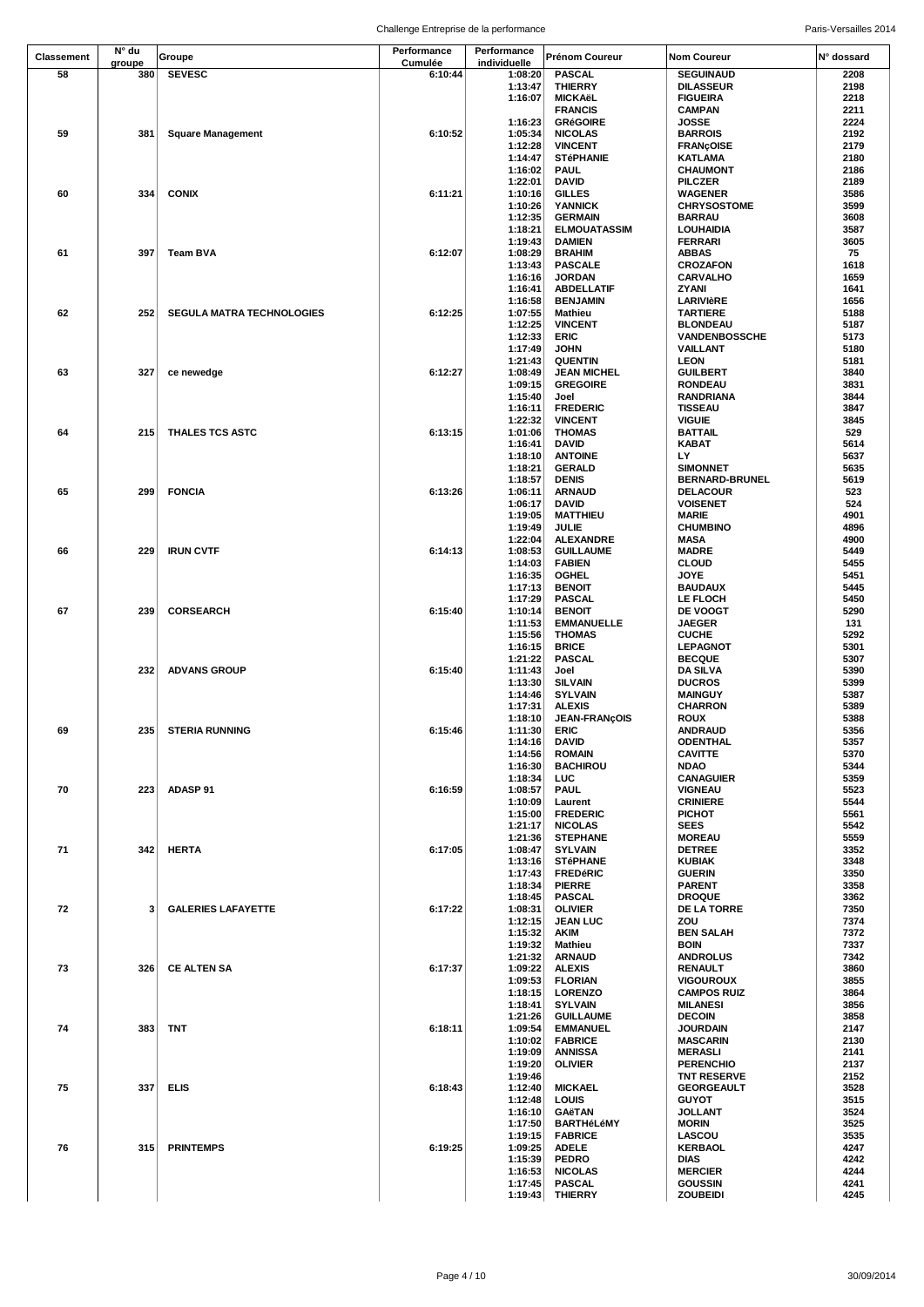| Classement | N° du         | Groupe                            | Performance        | Performance             | Prénom Coureur                      | <b>Nom Coureur</b>                            | N° dossard   |
|------------|---------------|-----------------------------------|--------------------|-------------------------|-------------------------------------|-----------------------------------------------|--------------|
| 77         | groupe<br>367 | <b>ZYCKO</b>                      | Cumulée<br>6:19:33 | individuelle<br>1:13:29 | <b>NICK</b>                         | <b>MOGLIA</b>                                 | 2701         |
|            |               |                                   |                    | 1:13:56                 | <b>HUGUES</b>                       | DE BONNAVENTURE                               | 2714         |
|            |               |                                   |                    | 1:16:38                 | <b>CORENTIN</b>                     | <b>DURBACH</b>                                | 2709         |
|            |               |                                   |                    | 1:17:39                 | <b>CAROLE</b>                       | <b>EMONNET</b>                                | 2722         |
|            |               |                                   |                    | 1:17:51                 | Mathieu                             | <b>DUBOIS</b>                                 | 2703         |
| 78         | 343           | <b>IMERYS</b>                     | 6:20:55            | 1:07:36                 | <b>CéDRIC</b><br><b>ARMAND</b>      | <b>BIGUENET</b>                               | 3343         |
|            |               |                                   |                    | 1:16:56<br>1:17:14      | <b>JEAN-MAX</b>                     | <b>DE LIVOIS</b><br><b>SCALBERT</b>           | 3340<br>3335 |
|            |               |                                   |                    | 1:17:19                 | <b>BERTRAND</b>                     | HIOT                                          | 3332         |
|            |               |                                   |                    | 1:21:50                 | MARK                                | <b>BATTCOCK</b>                               | 3324         |
| 79         | 440           | <b>AFRICA RUN</b>                 | 6:21:21            | 1:13:36                 | <b>BENJAMIN</b>                     | <b>VELER</b>                                  | 7475         |
|            |               |                                   |                    | 1:13:45                 | <b>ROMAIN</b>                       | <b>DAVID</b>                                  | 7517         |
|            |               |                                   |                    | 1:16:47                 | <b>MANON</b>                        | <b>PAPELIER</b>                               | 7483         |
|            |               |                                   |                    | 1:17:18<br>1:19:55      | <b>THIBAULT</b><br><b>SEBASTIEN</b> | <b>DEGIEUX</b><br><b>BOUVIER</b>              | 7452<br>7421 |
| 80         | 158           | <b>WRC</b>                        | 6:21:31            | 1:08:27                 | <b>HERVE</b>                        | <b>HERIVAUX</b>                               | 6131         |
|            |               |                                   |                    | 1:16:40                 | <b>BRUNO</b>                        | LIEBARD                                       | 6127         |
|            |               |                                   |                    | 1:17:04                 | <b>MARYLIN</b>                      | CHAMAILLARD                                   | 6137         |
|            |               |                                   |                    | 1:18:30<br>1:20:50      | <b>THIERRY</b><br><b>MICHAEL</b>    | <b>FOURNIER</b><br><b>JOURNET</b>             | 6132<br>6129 |
| 81         | 376           | <b>OLYMPUS</b>                    | 6:21:32            | 1:09:23                 |                                     | A COMPLETER                                   | 1088         |
|            |               |                                   |                    | 1:13:47                 | <b>DAMIEN</b>                       | <b>BLONDEL</b>                                | 1084         |
|            |               |                                   |                    | 1:17:26                 | <b>PATRICK</b>                      | <b>TINJUS</b>                                 | 1079         |
|            |               |                                   |                    | 1:19:46                 | <b>BENNY</b>                        | <b>DUIJSTERS</b>                              | 1063         |
|            |               |                                   |                    | 1:21:10                 | <b>DIRK</b>                         | <b>VAN OEKELEN</b>                            | 1064         |
| 82         | 264           | CE AREVA NP SAS SQY               | 6:22:13            | 1:11:58<br>1:13:00      | <b>NICOLAS</b><br><b>WILLIAM</b>    | <b>RUFFIN</b><br><b>MESTIVIER</b>             | 5107<br>5100 |
|            |               |                                   |                    | 1:15:48                 | <b>SERGE</b>                        | LE COCQ                                       | 5096         |
|            |               |                                   |                    | 1:20:01                 | <b>NICOLAS</b>                      | <b>GOLLES</b>                                 | 5102         |
|            |               |                                   |                    | 1:21:26                 | <b>SWANN</b>                        | LE PARGNEUX                                   | 5098         |
| 83         | 360           | <b>STAT</b>                       | 6:22:38            | 1:08:19                 | <b>WILFRID</b>                      | <b>SUTER</b>                                  | 2907         |
|            |               |                                   |                    | 1:16:16                 | YANN                                | LE ROUX                                       | 2888         |
|            |               |                                   |                    | 1:16:20<br>1:20:48      | <b>JEAN-MARIE</b><br><b>JACKIE</b>  | <b>ANDRE</b><br><b>BOURDIN</b>                | 2904<br>2902 |
|            |               |                                   |                    | 1:20:55                 | LOIC                                | <b>BERTRAND</b>                               | 2893         |
| 84         | 444           | <b>TOTAL SPORT</b>                | 6:23:03            | 1:14:21                 | <b>CHRISTOPHE</b>                   | <b>DUPEYRON</b>                               | 7499         |
|            |               |                                   |                    | 1:16:06                 | <b>SIMON</b>                        | <b>CRANE</b>                                  | 7502         |
|            |               |                                   |                    | 1:17:19                 | <b>MATTHIEU</b>                     | <b>MAILLOT</b>                                | 7508         |
|            |               |                                   |                    | 1:17:28<br>1:17:49      | <b>ARNAUD</b><br><b>MATTHIEU</b>    | <b>BAILLEUL</b><br><b>BAHON</b>               | 7486<br>7494 |
| 85         | 340           | <b>GIDFS</b>                      | 6:23:23            | 1:09:35                 | <b>RODRIGUE</b>                     | <b>COROSINE</b>                               | 3405         |
|            |               |                                   |                    | 1:09:43                 | <b>NICOLAS</b>                      | <b>BURLET</b>                                 | 3402         |
|            |               |                                   |                    | 1:20:07                 | <b>ETIENNE</b>                      | <b>RABIOT</b>                                 | 3386         |
|            |               |                                   |                    | 1:21:21                 | <b>FREDERIC</b>                     | <b>SUDRE</b>                                  | 3384         |
|            | 379           |                                   | 6:23:33            | 1:22:37                 | <b>FABRICE</b>                      | <b>GUILLEMER</b>                              | 3397<br>2242 |
| 86         |               | PROVALLIANCE RUNNING TEAM         |                    | 1:11:20<br>1:14:26      | <b>STEEVE</b><br><b>HERVE</b>       | <b>MEUNIER</b><br><b>BOUTBIEN</b>             | 2246         |
|            |               |                                   |                    | 1:17:27                 | <b>EDOUARD</b>                      | <b>MONTIN</b>                                 | 2238         |
|            |               |                                   |                    | 1:18:29                 | <b>FRANCK</b>                       | VANHILLE                                      | 2233         |
|            |               |                                   |                    | 1:21:51                 | <b>JEROME</b>                       | LEBLEU                                        | 2239         |
| 87         | 441           | <b>Scouts et Guides De France</b> | 6:23:47            | 1:12:45                 | <b>NICOLAS</b>                      | <b>LESTOILLE</b>                              | 7442         |
|            |               |                                   |                    | 1:14:36<br>1:14:37      | <b>CORENTIN</b><br><b>ERWAN</b>     | <b>TRéGOUËT</b><br><b>REYGAGNE</b>            | 7431<br>7439 |
|            |               |                                   |                    | 1:19:41                 | <b>CHRISTOPHE</b>                   | <b>MARMELEIRA</b>                             | 7436         |
|            |               |                                   |                    | 1:22:08                 | <b>JEAN-LUC</b>                     | <b>CULOT</b>                                  | 7434         |
| 88         | 309           | SGS                               | 6:23:53            | 1:05:44                 | <b>GAUTIER</b>                      | THEOBALD                                      | 4809         |
|            |               |                                   |                    | 1:16:22                 | PHILIPPE                            | <b>PATRY</b>                                  | 7398         |
|            |               |                                   |                    | 1:17:59<br>1:21:27      | <b>AYMERIC</b><br>FLORE             | <b>BELLEMAIN</b><br><b>LAPORTE FAURET</b>     | 7403<br>4806 |
|            |               |                                   |                    | 1:22:21                 | DANIEL                              | LE GOUEZ                                      | 4808         |
| 89         | 396           | <b>PPG</b>                        | 6:24:06            | 1:14:06                 | <b>ARNAUD</b>                       | <b>PELLOIN</b>                                | 1692         |
|            |               |                                   |                    | 1:15:35                 | YANN                                | <b>AUTRET</b>                                 | 1696         |
|            |               |                                   |                    | 1:15:39                 | <b>ALAIN</b>                        | <b>DELMAS</b>                                 | 1689         |
|            |               |                                   |                    | 1:18:24                 | <b>VINCENT</b>                      | <b>MERCIER</b><br><b>BOUQUET DE JOLINIÈRE</b> | 1698         |
| 90         | 356           | Running team mc <sup>2</sup> i    | 6:24:15            | 1:20:22<br>1:11:29      | <b>OLIVIER</b><br><b>GAëTAN</b>     | <b>ROBINE</b>                                 | 1700<br>2998 |
|            |               |                                   |                    | 1:12:19                 | <b>KEVIN</b>                        | <b>MATTENET</b>                               | 2985         |
|            |               |                                   |                    | 1:14:07                 | <b>AUGUSTE</b>                      | <b>NGUYEN</b>                                 | 2979         |
|            |               |                                   |                    | 1:22:59                 | <b>DAMIEN</b>                       | <b>RENAUD</b>                                 | 2997         |
| 91         | 203           | <b>ASDIF DALKIA</b>               | 6:24:26            | 1:23:21                 | <b>GUILLAUME</b><br><b>LAKHDAR</b>  | <b>DE GASQUET</b><br><b>SEKKAI</b>            | 2992<br>5732 |
|            |               |                                   |                    | 1:11:47<br>1:16:32      | <b>FABRICE</b>                      | <b>TENNESON</b>                               | 5731         |
|            |               |                                   |                    | 1:18:05                 | <b>RENAUD</b>                       | <b>PINON</b>                                  | 5738         |
|            |               |                                   |                    | 1:18:59                 | <b>SERGE</b>                        | <b>CLARENNE</b>                               | 5743         |
|            |               |                                   |                    | 1:19:03                 | <b>YVES</b>                         | <b>ROBERT</b>                                 | 5735         |
| 92         | 368           | <b>ARKEMA</b>                     | 6:24:44            | 1:12:43                 | <b>FRANCOIS</b>                     | <b>VETTIER</b>                                | 2672         |
|            |               |                                   |                    | 1:17:01<br>1:17:34      | ERIC<br><b>CHRISTOPHE</b>           | <b>VINOT</b><br>TRAN PHAT                     | 2685<br>2669 |
|            |               |                                   |                    | 1:18:37                 | <b>ADRIEN</b>                       | <b>LAPEYRE</b>                                | 2670         |
|            |               |                                   |                    | 1:18:49                 | <b>VINCENT</b>                      | PEPIN                                         | 2683         |
| 93         | 96            | <b>ANDRA</b>                      | 6:24:45            | 1:11:55                 | <b>GERALD</b>                       | <b>SIFFREDI</b>                               | 6682         |
|            |               |                                   |                    | 1:12:59                 | <b>DELPHINE</b>                     | <b>BILDSTEIN</b>                              | 6679         |
|            |               |                                   |                    | 1:17:08<br>1:17:59      | <b>NELSON</b><br><b>PIERRE</b>      | <b>PEREIRA</b><br><b>BILDSTEIN</b>            | 6678<br>6680 |
|            |               |                                   |                    | 1:24:44                 | <b>OLIVIER</b>                      | <b>GAUDEAUX</b>                               | 6685         |
| 94         | 155           | <b>BELGIAN JOGGING BOYS</b>       | 6:24:48            | 1:14:09                 | RUDI                                | <b>DIEPENDAELE</b>                            | 6165         |
|            |               |                                   |                    | 1:14:10                 | <b>JOSEPH</b>                       | <b>CUSCHERA</b>                               | 6174         |
|            |               |                                   |                    | 1:15:35                 | <b>PETRU</b>                        | <b>FARCAS</b>                                 | 6180         |
|            |               |                                   |                    | 1:17:13<br>1:23:41      | DAVID<br><b>FRANK</b>               | <b>BATON</b><br><b>LENGLAIS</b>               | 6169<br>6166 |
| 95         | 188           | <b>INEO SUPPORT GLOBAL</b>        | 6:25:55            | 1:14:52                 | <b>RICHARD</b>                      | <b>MALLET</b>                                 | 5894         |
|            |               |                                   |                    | 1:15:29                 | <b>BENOIT</b>                       | <b>PONCHANT</b>                               | 5890         |
|            |               |                                   |                    | 1:15:34                 | <b>JORIS</b>                        | <b>LONCHAMP</b>                               | 5903         |
|            |               |                                   |                    | 1:18:29                 | <b>HERVE</b>                        | <b>DE BARRY</b>                               | 5889         |
|            |               |                                   |                    | 1:21:31                 | <b>ROMAIN</b>                       | <b>AURIER</b>                                 | 5892         |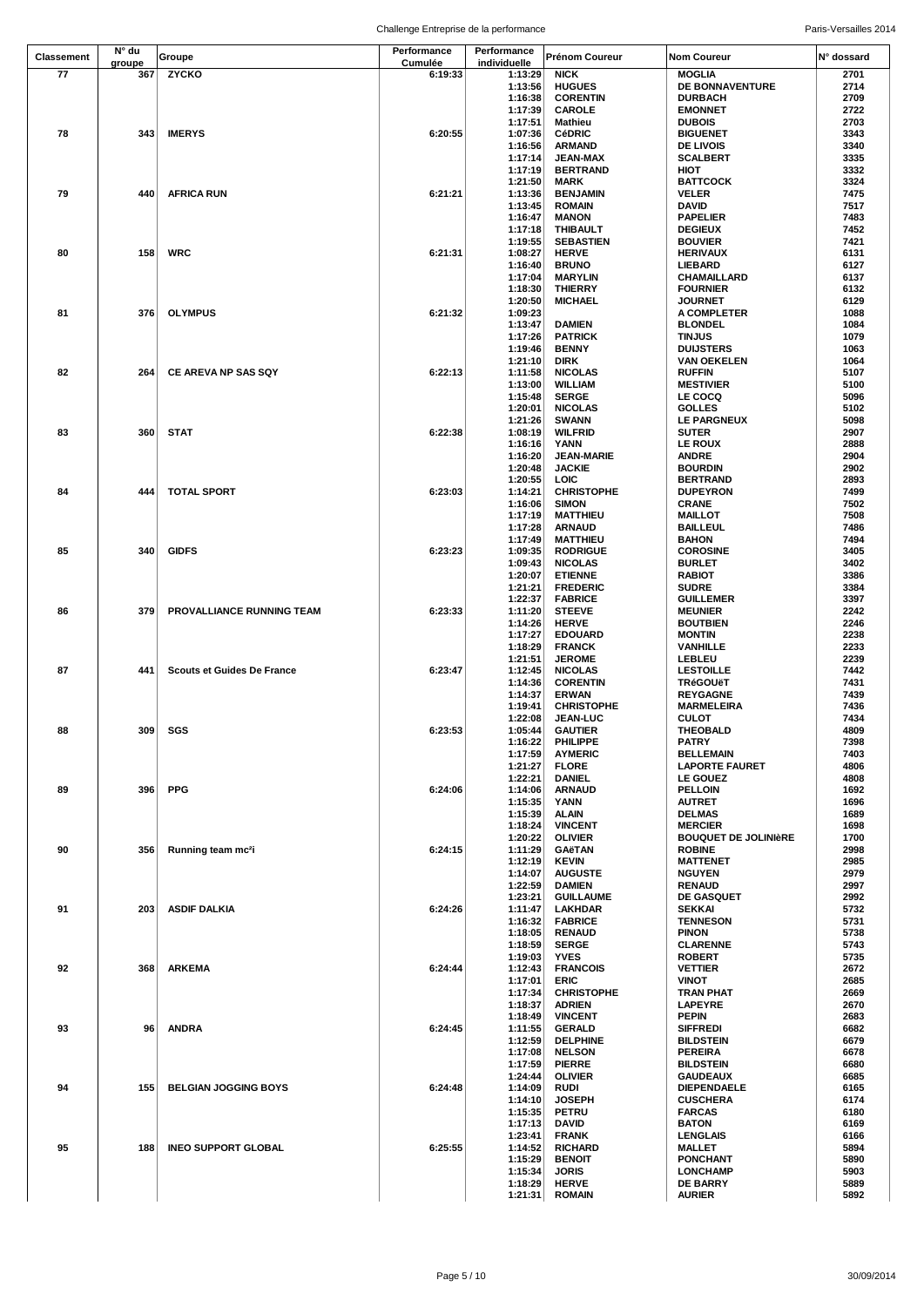|                   | N° du  |                                  | Performance | Performance  |                      |                         |            |
|-------------------|--------|----------------------------------|-------------|--------------|----------------------|-------------------------|------------|
| <b>Classement</b> | groupe | Groupe                           | Cumulée     | individuelle | Prénom Coureur       | <b>Nom Coureur</b>      | N° dossard |
| 96                | 392    |                                  |             |              |                      |                         | 985        |
|                   |        | <b>DAVESNE TEAM</b>              | 6:26:19     | 1:07:16      | <b>PASCAL</b>        | <b>SERGYSELS</b>        |            |
|                   |        |                                  |             | 1:13:48      | <b>JONATHAN</b>      | <b>BOCCARA</b>          | 982        |
|                   |        |                                  |             | 1:18:47      | <b>PIERRE</b>        | <b>NAVARRO</b>          | 976        |
|                   |        |                                  |             | 1:22:30      | <b>ANDREE</b>        | LEBRAND                 | 977        |
|                   |        |                                  |             | 1:23:58      | <b>SANDRINE</b>      | LE GOFF FOUCAMBERT      | 973        |
| 97                | 366    | <b>VINCI FACILITIES</b>          | 6:28:19     | 1:09:29      | <b>RAPHAEL</b>       | DIEZ                    | 2749       |
|                   |        |                                  |             | 1:18:08      | <b>JEAN LUC</b>      | MALGRAS                 | 2746       |
|                   |        |                                  |             | 1:18:52      | <b>OUMAR</b>         | <b>GUINDO</b>           | 2733       |
|                   |        |                                  |             | 1:20:53      | <b>MANUEL</b>        | PEREIRA                 | 2735       |
|                   |        |                                  |             |              |                      |                         |            |
|                   |        |                                  |             | 1:20:57      | <b>PAUL</b>          | <b>PEREZ</b>            | 2742       |
| 98                | 108    | <b>SCP HUBER</b>                 | 6:29:01     | 0:59:15      | <b>VICTOR</b>        | <b>BORRALHO</b>         | 181        |
|                   |        |                                  |             | 1:20:19      | <b>CHRISTINE</b>     | <b>DESHAYES</b>         | 6575       |
|                   |        |                                  |             | 1:22:02      | <b>LOIC</b>          | <b>MAGNAN</b>           | 6568       |
|                   |        |                                  |             | 1:22:22      | <b>DANIEL</b>        | GY                      | 6565       |
|                   |        |                                  |             | 1:25:03      | <b>AURELIE</b>       | <b>CHAPLAIN</b>         | 6569       |
| 99                | 394    | <b>ERAMET</b>                    | 6:29:11     | 1:05:35      | JOSé-MANUEL          | <b>SANCHEZ</b>          | 1728       |
|                   |        |                                  |             | 1:18:42      | <b>FLEURY</b>        | MBALA                   | 1739       |
|                   |        |                                  |             | 1:20:34      | <b>NICOLAS</b>       | <b>WOLTER</b>           | 1726       |
|                   |        |                                  |             |              |                      |                         |            |
|                   |        |                                  |             | 1:22:07      | <b>CHRISTOPHE</b>    | PETIT                   | 1738       |
|                   |        |                                  |             | 1:22:13      | <b>FRANÇOIS</b>      | COLLET                  | 1731       |
| 100               | 136    | <b>TEAM TLSA 2014</b>            | 6:30:00     | 1:07:03      | <b>BORIS</b>         | <b>WAROT</b>            | 6362       |
|                   |        |                                  |             | 1:16:46      | <b>PAPA</b>          | SARR                    | 6373       |
|                   |        |                                  |             | 1:21:10      | <b>Mathieu</b>       | <b>BONDON</b>           | 6360       |
|                   |        |                                  |             | 1:22:07      | Laurent              | <b>MONGEVILLE</b>       | 6369       |
|                   |        |                                  |             | 1:22:54      | <b>DAVID</b>         | <b>CARPENTIER</b>       | 6356       |
| 101               | 111    | <b>SYCOMORE</b>                  | 6:30:17     | 1:07:36      | <b>DAVID</b>         | CZUPRYNA                | 6556       |
|                   |        |                                  |             | 1:15:00      |                      | <b>PREAUBERT</b>        | 6555       |
|                   |        |                                  |             |              | Alban                |                         |            |
|                   |        |                                  |             | 1:20:45      | <b>ALAIN</b>         | <b>ROBERT-DAUTUN</b>    | 6559       |
|                   |        |                                  |             | 1:21:38      | Mathieu              | QUOD                    | 6558       |
|                   |        |                                  |             | 1:25:18      | <b>CLEMENT</b>       | <b>DUNAND CHATELLET</b> | 6549       |
| 102               | 269    | <b>CE LNE</b>                    | 6:30:34     | 1:16:19      | <b>NICOLAS</b>       | <b>GASGNON</b>          | 5078       |
|                   |        |                                  |             | 1:16:51      | <b>YANNICK</b>       | <b>LE SAGE</b>          | 5073       |
|                   |        |                                  |             | 1:17:20      | <b>FREDERIC</b>      | <b>POUEY</b>            | 5060       |
|                   |        |                                  |             | 1:18:28      | <b>GUILLAUME</b>     | <b>LE GOFF</b>          | 5072       |
|                   |        |                                  |             | 1:21:36      | <b>GILLES</b>        | LE DORTZ                | 5062       |
|                   |        |                                  |             |              |                      |                         |            |
| 103               | 44     | <b>IDLP</b>                      | 6:31:13     | 1:02:21      | <b>PASCAL</b>        | <b>TRICOT</b>           | 7103       |
|                   |        |                                  |             | 1:15:07      | <b>MATTHIEU</b>      | <b>DEJEAN</b>           | 7097       |
|                   |        |                                  |             | 1:19:01      | <b>SYLVIO</b>        | <b>AUROKEUM</b>         | 7090       |
|                   |        |                                  |             | 1:27:21      | Guy                  | <b>ROUSSEAU</b>         | 7106       |
|                   |        |                                  |             | 1:27:23      | <b>DIDIER</b>        | BAZIN                   | 7104       |
| 104               | 204    | THALES CS BRETIGNY               | 6:31:23     | 1:12:44      | <b>PASCAL</b>        | <b>CHENEVIERE</b>       | 5710       |
|                   |        |                                  |             | 1:14:43      | <b>BENOIT</b>        | <b>CLERE</b>            | 5715       |
|                   |        |                                  |             |              |                      |                         |            |
|                   |        |                                  |             | 1:17:13      | YOANN                | <b>BONANNI</b>          | 5718       |
|                   |        |                                  |             | 1:22:43      | <b>LYDIE</b>         | <b>CHAMPLAIN</b>        | 5726       |
|                   |        |                                  |             | 1:24:00      | <b>CLAUDE</b>        | RAOULT                  | 5714       |
| 105               | 230    | <b>CITEL</b>                     | 6:31:40     | 1:14:01      | <b>JULIEN</b>        | <b>BERTHEZENE</b>       | 5419       |
|                   |        |                                  |             | 1:17:58      | <b>COLIN</b>         | <b>SALMON-LEGAGNEUR</b> | 5429       |
|                   |        |                                  |             | 1:18:40      | <b>CHRISTIAN</b>     | MACANDA                 | 5427       |
|                   |        |                                  |             | 1:19:25      | OUSSEYNOU            | <b>BALDE</b>            | 5423       |
|                   |        |                                  |             |              |                      |                         |            |
|                   |        |                                  |             | 1:21:36      | <b>PATRICK</b>       | <b>POTIRON</b>          | 5421       |
| 106               | 294    | <b>ENVIRONNEMENT SA</b>          | 6:32:01     | 1:10:23      | <b>MATTHIEU</b>      | <b>PAULZE</b>           | 4928       |
|                   |        |                                  |             | 1:14:27      | <b>JEROME</b>        | <b>GOUGEROT</b>         | 4916       |
|                   |        |                                  |             | 1:16:54      | Laurent              | <b>GUERIN</b>           | 4921       |
|                   |        |                                  |             | 1:24:44      | <b>PEGGY</b>         | <b>DE OLIVEIRA</b>      | 4927       |
|                   |        |                                  |             | 1:25:33      | <b>VAN THAN</b>      | LE.                     | 4917       |
| 107               | 311    | <b>CE ITESOFT</b>                | 6:32:19     | 1:06:14      | <b>CHRISTOPHE</b>    | QUEAU                   | 110        |
|                   |        |                                  |             | 1:10:06      |                      |                         | 4794       |
|                   |        |                                  |             |              | <b>ALEXANDRE</b>     | <b>JAFFRES</b>          |            |
|                   |        |                                  |             | 1:12:03      | PHILIPPE             | DELANGHE                | 4790       |
|                   |        |                                  |             | 1:31:12      | <b>DAVID</b>         | <b>GOUGEON</b>          | 4789       |
|                   |        |                                  |             | 1:32:44      | Laurent              | <b>MATRINGE</b>         | 4786       |
| 108               | 208    | <b>SANOFI</b>                    | 6:32:44     | 1:14:20      | <b>FLORIMON</b>      | <b>SERGENT</b>          | 5697       |
|                   |        |                                  |             | 1:16:33      | <b>SERGE</b>         | <b>PERARD</b>           | 5704       |
|                   |        |                                  |             | 1:17:27      | <b>JORG</b>          | <b>BLANKENSTEIN</b>     | 5693       |
|                   |        |                                  |             | 1:19:24      | <b>THIBAUD</b>       | VANDENBOSSCHE           | 5698       |
|                   |        |                                  |             | 1:25:00      | <b>VERONIQUE</b>     | <b>GAUDEFROY</b>        | 5699       |
| 109               | 135    | <b>AFNORIENS</b>                 | 6:33:53     |              |                      | <b>JEHANNO</b>          | 6381       |
|                   |        |                                  |             | 1:15:53      | <b>STEFAN</b>        |                         |            |
|                   |        |                                  |             | 1:17:25      | <b>GWENAEL</b>       | <b>TIROT</b>            | 6374       |
|                   |        |                                  |             | 1:19:56      | <b>JEAN-FRANCOIS</b> | <b>CAPELLE</b>          | 6391       |
|                   |        |                                  |             | 1:20:19      | <b>CAROLE</b>        | <b>BODIN</b>            | 6393       |
|                   |        |                                  |             | 1:20:20      | <b>PAUL</b>          | HAING                   | 6383       |
| 110               | 260    | <b>ZODIAC AEROSPACE SERVICES</b> | 6:34:21     | 1:13:24      | <b>CHARLES</b>       | <b>DULLIN</b>           | 7463       |
|                   |        |                                  |             | 1:16:36      | <b>JONATHAN</b>      | <b>HELARY</b>           | 7465       |
|                   |        |                                  |             | 1:17:43      | <b>FREDERIC</b>      | DIARD                   | 7461       |
|                   |        |                                  |             | 1:22:10      | Mathieu              | <b>LAROCHE</b>          | 7466       |
|                   |        |                                  |             | 1:24:28      | <b>STEPHANE</b>      | <b>LESCOUZERE</b>       | 7468       |
| 111               | 393    | <b>Equipe royale</b>             | 6:34:35     | 1:16:21      | <b>HUBERT JACKY</b>  | <b>TAMBON</b>           | 1747       |
|                   |        |                                  |             |              |                      |                         |            |
|                   |        |                                  |             | 1:17:38      | <b>SYLVAIN</b>       | <b>MOLFESSIS</b>        | 1744       |
|                   |        |                                  |             | 1:17:40      | <b>GILLES</b>        | <b>BULTEZ</b>           | 1751       |
|                   |        |                                  |             | 1:20:34      | <b>THIBAUD</b>       | <b>MONTANIER</b>        | 1607       |
|                   |        |                                  |             | 1:22:22      | <b>LUC</b>           | MANN                    | 1755       |
| 112               | 202    | <b>TEAM ONEPOINT</b>             | 6:35:03     | 1:11:12      | <b>GUILLAUME</b>     | DAMIEN                  | 5761       |
|                   |        |                                  |             | 1:16:15      | <b>PIERRE</b>        | <b>DE LAGARDE</b>       | 5766       |
|                   |        |                                  |             | 1:17:53      | <b>BENOIT</b>        | <b>LEYGNAC</b>          | 5748       |
|                   |        |                                  |             | 1:24:26      | <b>EDOUARD</b>       | DAVIET                  | 5746       |
|                   |        |                                  |             |              | <b>ERIC</b>          |                         | 5762       |
|                   |        |                                  |             | 1:25:17      |                      | <b>BONNETON</b>         |            |
| 113               | 353    | <b>PARIS INN GROUP</b>           | 6:35:05     | 1:18:45      | <b>XAVIER</b>        | <b>JEANDET</b>          | 3051       |
|                   |        |                                  |             | 1:18:46      | <b>ROMAIN</b>        | <b>TEBOUL</b>           | 3055       |
|                   |        |                                  |             | 1:18:47      | <b>MARTIN</b>        | <b>PEYREL</b>           | 3061       |
|                   |        |                                  |             | 1:19:03      | <b>OLIVIER</b>       | <b>ASTRUC</b>           | 3062       |
|                   |        |                                  |             | 1:19:44      | <b>ENGUERRAND</b>    | <b>BOISSONNET</b>       | 3064       |
| 114               | 317    | <b>AIR LIQUIDE</b>               | 6:35:30     | 1:13:52      | <b>THIERRY</b>       | SIFODIL                 | 4203       |
|                   |        |                                  |             | 1:19:40      | <b>BENOIT</b>        | <b>GUIBERT</b>          | 4199       |
|                   |        |                                  |             |              |                      |                         |            |
|                   |        |                                  |             | 1:20:07      | MONIA                | TONELLO                 | 4197       |
|                   |        |                                  |             | 1:20:23      | <b>STANISLAS</b>     | <b>HUMBLOT</b>          | 4176       |
|                   |        |                                  |             | 1:21:28      | ERIC                 | <b>CORUBLE</b>          | 4204       |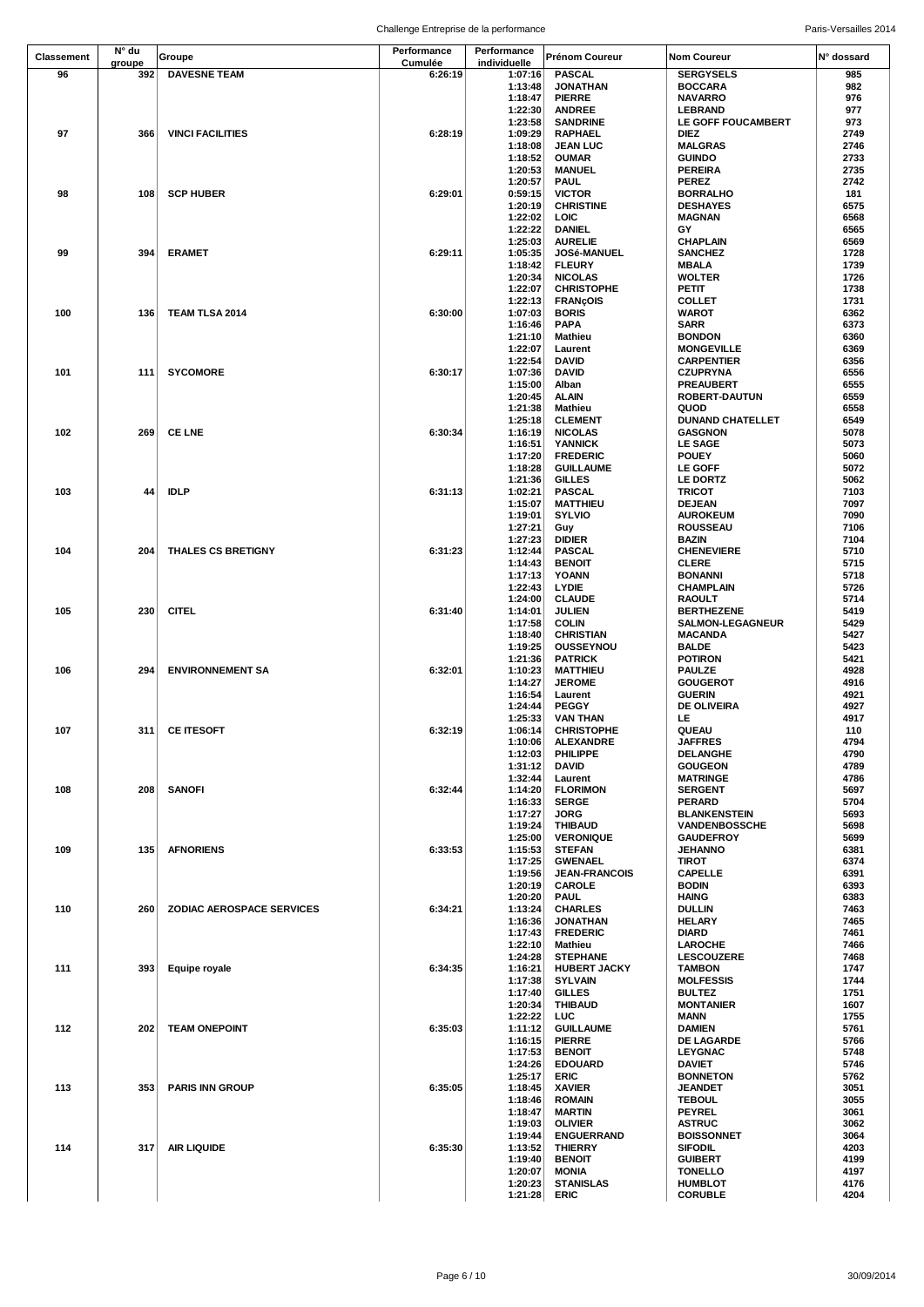|                   | N° du  |                                            | Performance | Performance        |                                        |                                            |              |
|-------------------|--------|--------------------------------------------|-------------|--------------------|----------------------------------------|--------------------------------------------|--------------|
| <b>Classement</b> | groupe | Groupe                                     | Cumulée     | individuelle       | <b>Prénom Coureur</b>                  | <b>Nom Coureur</b>                         | N° dossard   |
| 115               | 78     | OPCALIARUN2014                             | 6:35:36     | 1:14:35            | <b>JULIEN</b>                          | <b>MAINGAULT</b>                           | 6776         |
|                   |        |                                            |             | 1:18:35<br>1:20:01 | <b>VERONIQUE</b><br><b>BASTIEN</b>     | <b>BOURDY</b><br><b>BOISSONNADE</b>        | 6770<br>6773 |
|                   |        |                                            |             | 1:21:03            | <b>CHRISTOPHE</b>                      | <b>LEIDWANGER</b>                          | 6772         |
|                   |        |                                            |             | 1:21:22            | Mathieu                                | <b>GRELLIER</b>                            | 6115         |
| 116               | 398    | <b>VELUX France</b>                        | 6:36:44     | 1:13:50            | <b>DENIS</b>                           | <b>TALLE</b>                               | 4675         |
|                   |        |                                            |             | 1:17:10            | <b>XAVIER</b>                          | PIMOR                                      | 4673         |
|                   |        |                                            |             | 1:21:28<br>1:22:00 | <b>JULIEN</b><br><b>JéROME</b>         | <b>SABRIE</b><br><b>PESCHELOCHE</b>        | 4666<br>4667 |
|                   |        |                                            |             | 1:22:16            | RéMI                                   | <b>HUSSON</b>                              | 4685         |
| 117               | 17     | <b>MESSIER-BUGATTI-DOWTY GROUPE SAFRAI</b> | 6:37:34     | 1:14:47            | <b>MATTHIEU</b>                        | FELIX                                      | 7255         |
|                   |        |                                            |             | 1:16:03            | <b>DAVID</b>                           | <b>TURCANO</b>                             | 7247         |
|                   |        |                                            |             | 1:20:15            | <b>PATRICK</b>                         | <b>MAGNAN</b>                              | 7252         |
|                   |        |                                            |             | 1:20:31<br>1:25:58 | <b>YANNIG</b><br><b>XAVIER</b>         | <b>RUYFFELAERT</b><br><b>RASSIRI-GOZEL</b> | 7248<br>7249 |
| 118               | 352    | <b>ORESYS</b>                              | 6:37:58     | 1:15:01            | <b>QUENTIN</b>                         | <b>CAILLE</b>                              | 3073         |
|                   |        |                                            |             | 1:16:43            | REMI                                   | <b>MOREAU</b>                              | 3086         |
|                   |        |                                            |             | 1:19:59            | LOUIS                                  | <b>CALLEJA MATE</b>                        | 3081         |
|                   |        |                                            |             | 1:22:32            | <b>BAPTISTE</b>                        | PAOLI                                      | 3083         |
| 119               | 100    | <b>SERMA INGENIERIE</b>                    | 6:38:14     | 1:23:43<br>1:15:25 | <b>GAëTAN</b><br><b>PATRICE</b>        | <b>BESNIER</b><br><b>LEMOINE</b>           | 3074<br>6646 |
|                   |        |                                            |             | 1:17:25            | <b>ALEXANDRE</b>                       | RIFF                                       | 6640         |
|                   |        |                                            |             | 1:18:57            | Joel                                   | <b>BRISTICA</b>                            | 6651         |
|                   |        |                                            |             | 1:22:37            | <b>GEOFFREY</b>                        | <b>LENDAIS</b>                             | 6645         |
|                   |        |                                            |             | 1:23:50            | TONY                                   | <b>RODRIGUES</b>                           | 6639         |
| 120               | 52     | <b>YO CORRO POR VOS</b>                    | 6:38:59     | 1:11:57<br>1:14:56 | <b>XAVIER</b><br>ANA                   | <b>GRUNDISCH</b><br>CHAPA                  | 6971<br>6967 |
|                   |        |                                            |             | 1:22:08            | <b>FELIX</b>                           | <b>SANTIAGO</b>                            | 6968         |
|                   |        |                                            |             | 1:24:31            | <b>RAUL</b>                            | <b>IGLESIAS</b>                            | 6963         |
|                   |        |                                            |             | 1:25:27            | <b>MONICA</b>                          | UMANA                                      | 6974         |
| 121               | 374    | <b>GCBTP</b>                               | 6:39:21     | 1:15:22            | JOSé                                   | <b>VARELA QUERIDO</b>                      | 2418         |
|                   |        |                                            |             | 1:17:53<br>1:18:39 | JéRéMY<br><b>JOSé MIGUEL</b>           | HAHN<br><b>MOREIRA DA SILVA</b>            | 2420<br>2401 |
|                   |        |                                            |             | 1:23:22            | <b>CHRISTOPHE</b>                      | <b>CHEVRY</b>                              | 2414         |
|                   |        |                                            |             | 1:24:05            | <b>CHARLES-EDOUARD</b>                 | ROUX                                       | 2409         |
| 122               | 333    | <b>COMITE AGENCE ARS ILE DE France</b>     | 6:39:36     | 1:07:28            | <b>BENOIT</b>                          | <b>SIMONNET</b>                            | 3622         |
|                   |        |                                            |             | 1:18:11            | <b>EMMANUEL</b>                        | <b>GOUPY</b>                               | 3614         |
|                   |        |                                            |             | 1:24:20<br>1:24:35 | <b>OLIVIER</b><br><b>NICOLAS</b>       | <b>FERRAIN</b><br><b>LESIEUR</b>           | 3615<br>3624 |
|                   |        |                                            |             | 1:25:02            | <b>SEBASTIEN</b>                       | <b>COQUELIN</b>                            | 3630         |
| 123               | 371    | D.FI                                       | 6:39:46     | 1:12:11            | <b>CéDRIC</b>                          | PICHEREAU                                  | 2602         |
|                   |        |                                            |             | 1:14:17            | <b>FRéDéRIC</b>                        | <b>CAPBERN</b>                             | 2618         |
|                   |        |                                            |             | 1:19:21            | <b>OLIVIER</b>                         | <b>MOROT</b>                               | 2610         |
|                   |        |                                            |             | 1:23:46<br>1:30:11 | <b>SACHA</b><br><b>STEPHANE</b>        | <b>MEILLEURAT</b><br><b>TRUBERT</b>        | 2601<br>2603 |
| 124               | 101    | <b>TEAM AFTRP</b>                          | 6:40:38     | 1:13:22            | <b>CYRIL</b>                           | <b>DESPRES</b>                             | 6629         |
|                   |        |                                            |             | 1:17:07            | ASMA                                   | <b>DAWOOD</b>                              | 6623         |
|                   |        |                                            |             | 1:21:41            | <b>CAROLINE</b>                        | MABILLE                                    | 6626         |
|                   |        |                                            |             | 1:22:02            | <b>ARMAND</b>                          | <b>KOESTEL</b>                             | 6630         |
| 125               | 53     | <b>ASMAS</b>                               | 6:41:37     | 1:26:26<br>1:18:24 | <b>CHARLENE</b><br><b>CHRISTINE</b>    | <b>MICALEF</b><br><b>BRONNEC</b>           | 6628<br>6962 |
|                   |        |                                            |             | 1:18:38            | <b>JEAN-MARC</b>                       | <b>BRAICHET</b>                            | 6958         |
|                   |        |                                            |             | 1:20:55            | <b>GUILLAUME</b>                       | <b>NOE</b>                                 | 6954         |
|                   |        |                                            |             | 1:21:00            | YANN                                   | <b>LHOMME</b>                              | 6956         |
| 126               |        | 301 GSI FRANCE                             | 6:41:57     | 1:22:40<br>1:19:20 | <b>DAVID</b><br><b>BENJAMIN</b>        | <b>SAFFROY</b><br><b>COUTY</b>             | 6953<br>4874 |
|                   |        |                                            |             |                    | <b>PAUL</b>                            | <b>BOUNAUD</b>                             | 4877         |
|                   |        |                                            |             | 1:19:21            | <b>MARC</b>                            | <b>BENHAIM</b>                             | 4879         |
|                   |        |                                            |             | 1:21:29            | ALI                                    | SALIM                                      | 4871         |
|                   |        |                                            |             | 1:22:27            | CASSI                                  | <b>BELAZOUZ</b>                            | 4876         |
| 127               | 238    | <b>RUNNIG CLUB TOUR EIFFEL</b>             | 6:42:42     | 1:13:56<br>1:19:29 | <b>PIERRE</b><br><b>ALEXANDRE</b>      | <b>GASCHER</b><br>PROUTEAU                 | 5313<br>5311 |
|                   |        |                                            |             | 1:20:41            | <b>FRANCISCO</b>                       | DIAZ                                       | 5314         |
|                   |        |                                            |             | 1:22:31            | PHILIPPE                               | <b>THISQUEN</b>                            | 5312         |
|                   |        |                                            |             | 1:26:05            | YANN                                   | <b>LELOIR</b>                              | 5319         |
| 128               | 447    | LE GOELAND AIR FRANCE                      | 6:46:19     | 1:21:15<br>1:21:16 | <b>JEAN-MARC</b><br><b>ARNAUD</b>      | LE PESQUEUR<br><b>CRANTZ</b>               | 366<br>367   |
|                   |        |                                            |             |                    | <b>CHRISTOPHE</b>                      | <b>FERREIRA</b>                            | 363          |
|                   |        |                                            |             |                    | <b>JULIEN</b>                          | LAMEAU                                     | 362          |
|                   |        |                                            |             |                    | <b>NICOLAS</b>                         | <b>LOLIVIER</b>                            | 369          |
| 129               | 167    | <b>MEDASYS</b>                             | 6:46:48     | 1:16:30            | <b>BRUNO</b>                           | <b>CASEL</b>                               | 6030         |
|                   |        |                                            |             | 1:19:59<br>1:21:38 | <b>THIERRY</b><br>KARIM                | <b>LE CAIGNARD</b><br><b>BENGHOMARI</b>    | 6036<br>6027 |
|                   |        |                                            |             | 1:24:09            | <b>GILLES</b>                          | <b>RENOUE</b>                              | 6032         |
|                   |        |                                            |             | 1:24:32            | <b>ROMAIN</b>                          | <b>BERNAT</b>                              | 6035         |
| 130               | 144    | <b>POMPIERS DE MAUREPAS</b>                | 6:46:51     | 1:13:49            | <b>MICHAEL</b>                         | <b>DENISSON</b>                            | 6298         |
|                   |        |                                            |             | 1:20:18            | <b>ETIENNE</b>                         | <b>BOUCHER</b>                             | 6291         |
|                   |        |                                            |             | 1:22:45<br>1:24:02 | <b>STEPHANE</b><br><b>PIERRE LOUIS</b> | <b>TOCQUEVILLE</b><br><b>BLANCHIN</b>      | 6288<br>6292 |
|                   |        |                                            |             | 1:25:57            | PASCAL                                 | <b>BESNARD</b>                             | 6293         |
| 131               | 236    | <b>ASC TOURNAN</b>                         | 6:46:55     | 1:16:28            | <b>DAVID</b>                           | <b>BATOUL</b>                              | 5328         |
|                   |        |                                            |             | 1:17:13            | <b>JEAN-LUC</b>                        | GRAND                                      | 5336         |
|                   |        |                                            |             | 1:20:42            | <b>XAVIER</b>                          | <b>GYONNET</b>                             | 5334<br>5329 |
|                   |        |                                            |             | 1:25:53<br>1:26:39 | <b>EULALIE</b><br><b>CLAUDE</b>        | DE AZEVEDO<br>LUBIN                        | 5331         |
| 132               | 161    | TRS                                        | 6:47:59     | 1:19:37            | WILLY                                  | <b>MAILLARD</b>                            | 6079         |
|                   |        |                                            |             | 1:20:54            | <b>THIERRY</b>                         | <b>RUAN</b>                                | 6087         |
|                   |        |                                            |             | 1:22:02            | <b>ANTOINE</b>                         | <b>FAURE</b>                               | 6089         |
|                   |        |                                            |             |                    | <b>MARIE-LAURE</b>                     | <b>FAURE</b>                               | 6088         |
| 133               | 382    | Subsea 7                                   | 6:48:03     | 1:23:24<br>1:17:38 | <b>STEPHAN</b><br><b>EDDIE</b>         | <b>FORET</b><br><b>FOY</b>                 | 6082<br>2171 |
|                   |        |                                            |             | 1:18:43            | YANN                                   | <b>BROUARD</b>                             | 2165         |
|                   |        |                                            |             | 1:22:14            | <b>STEPHANIE</b>                       | <b>VALETTE</b>                             | 2161         |
|                   |        |                                            |             | 1:24:32            | <b>RENE</b>                            | <b>GUILLAUME</b>                           | 2163         |
|                   |        |                                            |             |                    | 1:24:56 NADIA                          | <b>CARVALHO</b>                            | 2174         |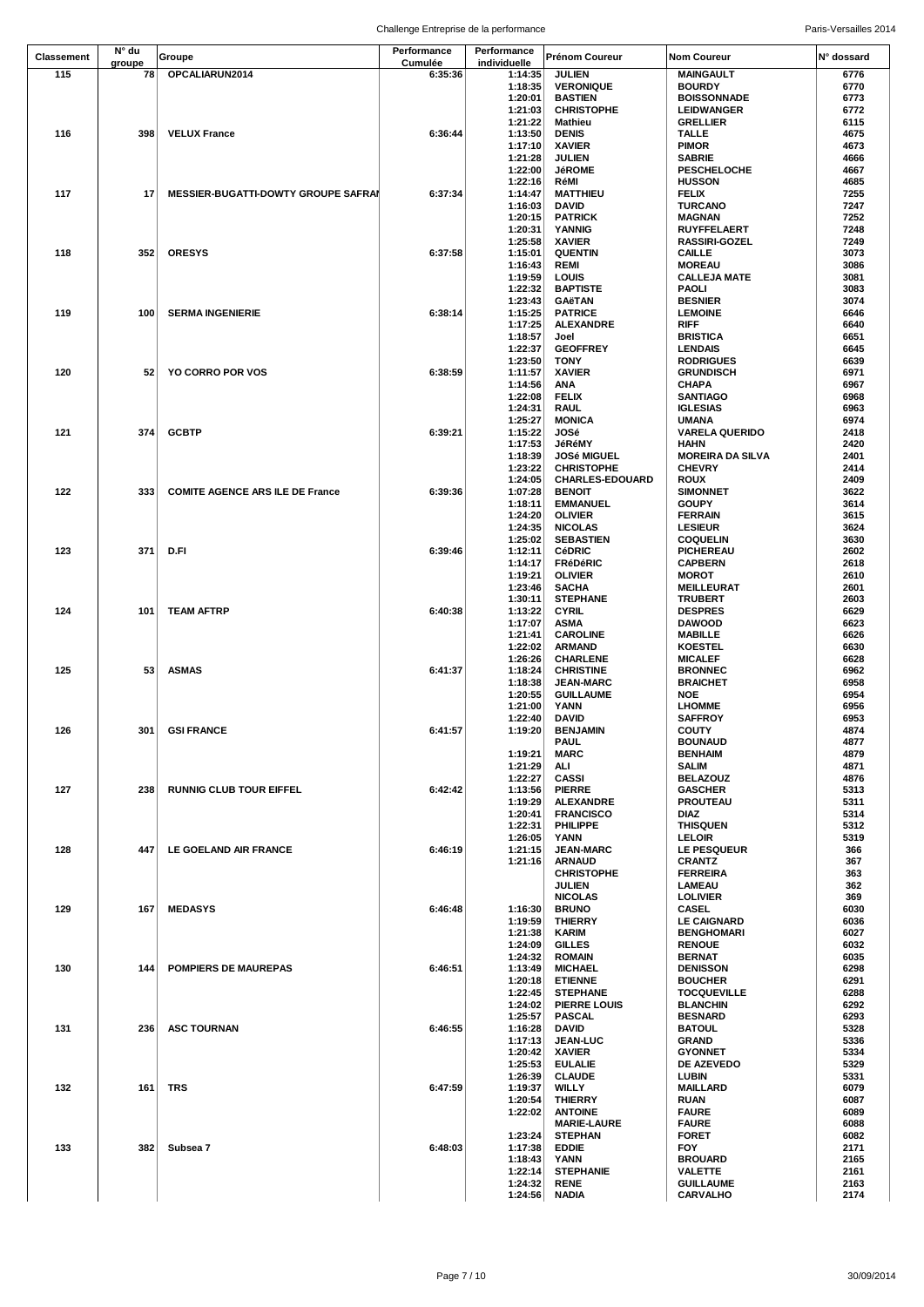|                   | N° du  |                                         | Performance | Performance        |                                        |                                        |              |
|-------------------|--------|-----------------------------------------|-------------|--------------------|----------------------------------------|----------------------------------------|--------------|
| <b>Classement</b> | groupe | Groupe                                  | Cumulée     | individuelle       | Prénom Coureur                         | Nom Coureur                            | N° dossard   |
| 134               | 302    | <b>ECO-MOBILIER</b>                     | 6:49:20     | 1:14:30<br>1:18:10 | <b>VINCENT</b><br><b>LANDRY</b>        | <b>LEFEUVRE</b><br>COUTANT             | 4859<br>4865 |
|                   |        |                                         |             | 1:19:07            | <b>JONATHAN</b>                        | <b>JOURDE</b>                          | 4857         |
|                   |        |                                         |             | 1:25:46            | <b>JULIEN</b>                          | <b>SANANES</b>                         | 4858         |
|                   |        |                                         |             | 1:31:47            | <b>VINCENT</b>                         | <b>BOUSQUET</b>                        | 4867         |
| 135               | 351    | <b>OPCALIM</b>                          | 6:51:18     | 1:14:48<br>1:16:53 | <b>HERVE</b><br><b>PASCAL</b>          | <b>BARETTE</b><br><b>GIRAULT</b>       | 3096<br>3095 |
|                   |        |                                         |             | 1:20:19            | <b>REGIS</b>                           | <b>LEFORT</b>                          | 3090         |
|                   |        |                                         |             | 1:29:13            | <b>PASCAL</b>                          | <b>BUéE</b>                            | 3097         |
|                   |        |                                         |             | 1:30:05            | <b>GERARD</b>                          | <b>ROY</b>                             | 3088         |
| 136               | 314    | <b>TEAM ESET</b>                        | 6:51:44     | 1:16:51<br>1:19:46 | <b>NICOLAS</b><br><b>JULIEN</b>        | <b>CHAUBARD</b><br><b>BARRE</b>        | 4753<br>4757 |
|                   |        |                                         |             | 1:21:34            | <b>ARNAUD</b>                          | ZOSI                                   | 4759         |
|                   |        |                                         |             | 1:26:44            | <b>FRANCK</b>                          | <b>PICHEREAU</b>                       | 4765         |
|                   |        |                                         |             | 1:26:49            | <b>LOIC</b>                            | <b>LE GALL</b>                         | 4749         |
| 137               | 212    | <b>CACL</b>                             | 6:53:49     | 1:10:35<br>1:25:21 | <b>FRANCK</b><br><b>SAVINE</b>         | <b>FRANCOIS</b><br><b>GUILLE</b>       | 5653<br>5650 |
|                   |        |                                         |             | 1:25:27            | <b>THIERRY</b>                         | <b>KLAJMAN</b>                         | 5648         |
|                   |        |                                         |             | 1:25:51            | <b>CLAIRE</b>                          | <b>GUILLE</b>                          | 5651         |
|                   |        |                                         |             | 1:26:35            | <b>SERGE</b>                           | <b>MICHAUD</b>                         | 5647         |
| 138               | 354    | <b>PARIS OUEST CONSTRUCTION</b>         | 6:54:55     | 1:13:01<br>1:21:18 | PAULO<br><b>THIERRY</b>                | <b>LAMEGO</b><br><b>ANTONIO</b>        | 3002<br>3010 |
|                   |        |                                         |             | 1:24:32            | <b>THIBAUT</b>                         | <b>WEINLING</b>                        | 3008         |
|                   |        |                                         |             | 1:27:38            | <b>ROMAIN</b>                          | <b>GIUDICI</b>                         | 3011         |
|                   |        |                                         |             | 1:28:26            | <b>SOPHIE</b>                          | <b>HUBERT</b>                          | 3005         |
| 139               | 217    | THE CREW TONS                           | 6:54:56     | 1:15:30            | <b>MICKAEL</b>                         | <b>BAROTIN</b>                         | 5608         |
|                   |        |                                         |             | 1:23:21<br>1:24:38 | YOHANN<br>Mathieu                      | <b>AYOUL</b><br><b>CHEVROT</b>         | 5604<br>5605 |
|                   |        |                                         |             | 1:25:30            | <b>ALEXANDRE</b>                       | <b>CARRON</b>                          | 5606         |
|                   |        |                                         |             | 1:25:57            | <b>ADRIEN</b>                          | <b>BRETON</b>                          | 5600         |
| 140               | 164    | <b>STVA</b>                             | 6:55:34     | 1:17:32            | <b>CHRISTOPHE</b>                      | <b>LYNCH</b>                           | 6055         |
|                   |        |                                         |             | 1:17:37<br>1:24:18 | <b>DAMIEN</b><br><b>CHRISTOPHE</b>     | SALY<br><b>LEGOUPIL</b>                | 6048<br>6066 |
|                   |        |                                         |             | 1:26:49            | <b>PATRICE</b>                         | <b>REINACHER</b>                       | 6051         |
|                   |        |                                         |             | 1:29:18            | <b>PIERRE-ANTOINE</b>                  | <b>MARQUET</b>                         | 6064         |
| 141               | 330    | <b>Centre Hospitalier de Versailles</b> | 6:58:05     | 1:17:30            | <b>ASTRID</b>                          | <b>DE PREVILLE</b>                     | 3745         |
|                   |        |                                         |             | 1:23:22<br>1:25:25 | PIERRE ETIENNE<br><b>PIERRE</b>        | <b>CONTENT</b><br><b>SELLIER</b>       | 3731<br>3735 |
|                   |        |                                         |             | 1:25:53            | <b>CHRISTOPHE</b>                      | <b>GERS</b>                            | 3756         |
|                   |        |                                         |             | 1:25:55            | <b>FRANÇOIS</b>                        | <b>MIGNON</b>                          | 3753         |
| 142               | 370    | <b>CE CAFY</b>                          | 7:00:07     | 1:17:47            | <b>ARNAUD</b>                          | <b>COULIBALY</b>                       | 2636         |
|                   |        |                                         |             | 1:19:37            | LOIC                                   | <b>MARTIN</b>                          | 2640         |
|                   |        |                                         |             | 1:25:47<br>1:28:02 | <b>MARC</b><br><b>CYRILLE</b>          | <b>BORDELAIS</b><br><b>FONTBOSTIER</b> | 2621<br>2627 |
|                   |        |                                         |             | 1:28:54            | <b>PAUL</b>                            | <b>FONTBOSTIER</b>                     | 2623         |
| 143               | 277    | <b>ASAT LEVALLOIS</b>                   | 7:01:49     | 1:20:03            | <b>BAKARI</b>                          | KEBE                                   | 5013         |
|                   |        |                                         |             | 1:21:40            | <b>STEPHANE</b>                        | <b>AGOPIAN</b>                         | 5010         |
|                   |        |                                         |             | 1:24:54<br>1:27:09 | <b>THIERRY</b><br><b>BRUNO</b>         | <b>BOUTTIER</b><br><b>ROBINEAU</b>     | 5006<br>5016 |
|                   |        |                                         |             | 1:28:03            | <b>NICOLE</b>                          | <b>RICHARD</b>                         | 5014         |
| 144               | 48     | <b>PODISMO E CAZZEGGIO</b>              | 7:02:41     | 1:17:35            | <b>FABIO</b>                           | <b>DANI SANSUGARO</b>                  | 7021         |
|                   |        |                                         |             | 1:22:47            | <b>NICOLA</b>                          | VITALI                                 | 7058         |
|                   |        |                                         |             | 1:26:24<br>1:27:29 | <b>SARA</b><br><b>MICHELE GIOVANNI</b> | <b>TIRICO</b><br><b>RIVA</b>           | 7011<br>7031 |
|                   |        |                                         |             | 1:28:26            | <b>CESARE</b>                          | <b>CALDIROLI</b>                       | 7012         |
| 145               |        | 181 LUDO                                | 7:03:01     | 1:22:58            | YAEL                                   | <b>MARTINET</b>                        | 5958         |
|                   |        |                                         |             | 1:23:20            | <b>GUILLAUME</b>                       | <b>DELCROIX</b>                        | 5950         |
|                   |        |                                         |             | 1:25:34            | <b>LUDOVIC</b><br><b>Mathieu</b>       | POUVRASSEAU<br><b>BOLEDA</b>           | 5951<br>5953 |
|                   |        |                                         |             | 1:27:49            | <b>JOHAN</b>                           | <b>BROQUEREAU</b>                      | 5949         |
| 146               | 183    | <b>CLASC MAIRIE DE TRAPPES</b>          | 7:03:54     | 1:19:21            | <b>GILDAS ANDOCH</b>                   | <b>BANDZOUZI LOUPET</b>                | 5940         |
|                   |        |                                         |             | 1:24:00            | PHILIPPE                               | <b>MASSON</b>                          | 5948         |
|                   |        |                                         |             | 1:24:55<br>1:27:49 | <b>SEBASTIEN</b><br><b>FREDERIC</b>    | <b>ROLLAND</b><br><b>BAZILLON</b>      | 5941<br>5937 |
|                   |        |                                         |             |                    | <b>JEROME</b>                          | <b>PINET</b>                           | 5939         |
| 147               | 46     | <b>NESTLE FRANCE</b>                    | 7:05:33     | 1:16:01            | <b>ARNAULD</b>                         | <b>DE LACOSTE</b>                      | 7080         |
|                   |        |                                         |             | 1:22:55            | <b>SAMUEL</b>                          | <b>BAROUKH</b>                         | 7075<br>7079 |
|                   |        |                                         |             | 1:26:37<br>1:29:57 | <b>CHRISTOPHE</b><br><b>OLIVIER</b>    | DE LACOSTE<br><b>DE LACOSTE</b>        | 7076         |
|                   |        |                                         |             | 1:30:03            | <b>FLAVIEN</b>                         | <b>DE LACOSTE</b>                      | 7078         |
| 148               | 438    | <b>HERTZ</b>                            | 7:05:42     | 1:20:54            | <b>GASPARD</b>                         | <b>BORGEAUD</b>                        | 643          |
|                   |        |                                         |             | 1:22:14            | <b>BOUKARY</b>                         | <b>NIKIEMA</b>                         | 646          |
|                   |        |                                         |             | 1:23:10<br>1:29:26 | <b>AMAURY</b><br><b>NICOLAS</b>        | <b>BOUCHET</b><br>PETIT DE MIRBECK     | 645<br>644   |
|                   |        |                                         |             | 1:29:58            | <b>JULIEN</b>                          | <b>CHEVALIER</b>                       | 648          |
| 149               | 153    | <b>LA FORME LES FORMES</b>              | 7:05:46     | 1:19:27            | <b>GREGORY</b>                         | <b>BLIN</b>                            | 6217         |
|                   |        |                                         |             | 1:24:56            | <b>CEDRIC</b>                          | <b>ILLES</b>                           | 6199         |
|                   |        |                                         |             | 1:26:52<br>1:27:07 | <b>FRED</b><br><b>JEAN PHILIPPE</b>    | <b>ILLES</b><br><b>FAUCHEUR</b>        | 6201<br>6211 |
|                   |        |                                         |             | 1:27:24            | <b>CHRISTELLE</b>                      | <b>ILLES</b>                           | 6202         |
| 150               | 23     | <b>USM ATHLETISME</b>                   | 7:06:55     | 1:21:36            | <b>FRANCK</b>                          | <b>LORIOT</b>                          | 7225         |
|                   |        |                                         |             | 1:21:59            | <b>VIRGINIE</b>                        | <b>LUCAS</b>                           | 7217         |
|                   |        |                                         |             | 1:23:02            | <b>MARYLINE</b>                        | <b>LEDUC</b>                           | 7223         |
|                   |        |                                         |             | 1:28:37<br>1:31:41 | <b>THIERRY</b><br><b>THIERRY</b>       | <b>BERTHELOT</b><br><b>ROHEL</b>       | 7216<br>7219 |
| 151               | 312    | <b>MLOZ - M-TEAM</b>                    | 7:07:10     | 1:18:15            | <b>COLIN</b>                           | Hoebeke                                | 4783         |
|                   |        |                                         |             | 1:20:27            | <b>BENOIT</b>                          | <b>TORTARA</b>                         | 4776         |
|                   |        |                                         |             | 1:21:26            | Alin                                   | <b>RITIU</b>                           | 4769         |
|                   |        |                                         |             | 1:31:27<br>1:35:35 | <b>PIERRE</b><br><b>ERIC</b>           | Leurquin<br>Durin                      | 4777<br>4772 |
| 152               | 369    | <b>Biarritz Turismo Sports</b>          | 7:08:58     | 1:17:48            | <b>MARCO</b>                           | <b>JAFET</b>                           | 2649         |
|                   |        |                                         |             | 1:24:55            | <b>MURILO</b>                          | LEITãO                                 | 2645         |
|                   |        |                                         |             | 1:26:05            | <b>JORGE</b>                           | <b>MARTINS</b>                         | 2647         |
|                   |        |                                         |             | 1:29:36<br>1:30:34 | <b>MARIA INÊS</b><br><b>MARCELO</b>    | <b>MURGEL</b><br><b>VIEIRA E SILVA</b> | 2650<br>2652 |
|                   |        |                                         |             |                    |                                        |                                        |              |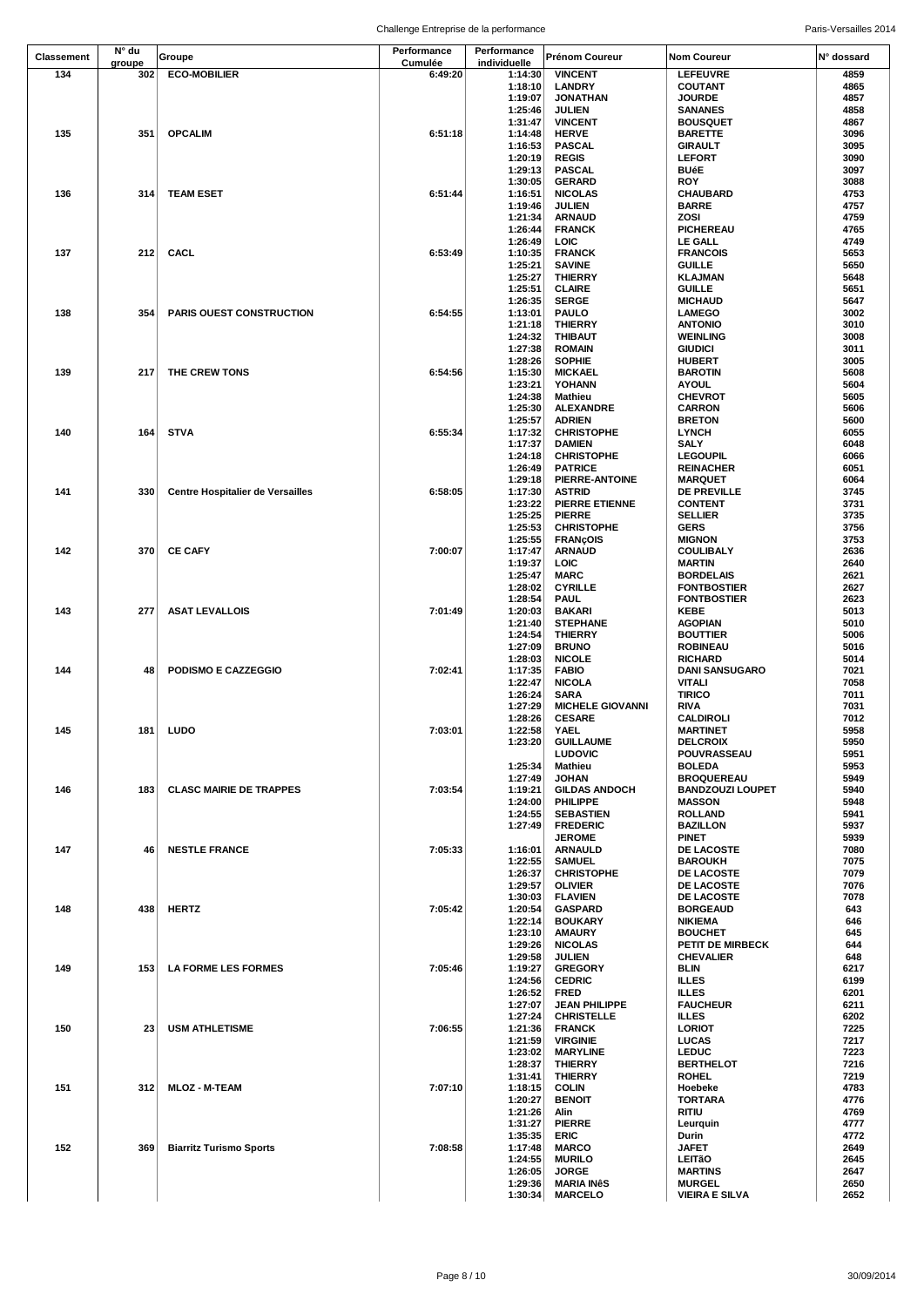|                   | N° du  |                                   | Performance | Performance        |                                        |                                      |              |
|-------------------|--------|-----------------------------------|-------------|--------------------|----------------------------------------|--------------------------------------|--------------|
| <b>Classement</b> | groupe | Groupe                            | Cumulée     | individuelle       | <b>Prénom Coureur</b>                  | <b>Nom Coureur</b>                   | N° dossard   |
| 153               | 378    | <b>PROSON</b>                     | 7:10:45     | 1:20:21            | <b>BART</b>                            | <b>ABEN</b>                          | 2284         |
|                   |        |                                   |             | 1:24:03<br>1:27:56 | <b>PIERRE</b><br><b>FRéDéRIC</b>       | <b>BRAIDANT</b><br><b>BARON</b>      | 2268<br>2269 |
|                   |        |                                   |             | 1:28:03            | <b>DOMINIQUE</b>                       | <b>HECKEL</b>                        | 2270         |
|                   |        |                                   |             | 1:30:22            | <b>CHARLES</b>                         | <b>BOULOY</b>                        | 2280         |
| 154               | 253    | <b>FONCIER-EXPERTS</b>            | 7:12:30     | 1:12:49            | <b>SIMON</b>                           | <b>CHOUQUET</b>                      | 5160         |
|                   |        |                                   |             | 1:25:48            | <b>HERVE</b>                           | <b>SAINT MARTIN</b>                  | 5171         |
|                   |        |                                   |             | 1:28:59            | <b>NICOLAS</b>                         | <b>HUCHET</b>                        | 5164         |
|                   |        |                                   |             | 1:31:12<br>1:33:42 | <b>JEAN-BAPTISTE</b><br><b>JULIEN</b>  | <b>MORIN</b><br><b>CAHART</b>        | 5165<br>5162 |
| 155               | 296    | <b>LES TERREALISTES</b>           | 7:14:18     | 1:18:16            | <b>JEAN PAUL</b>                       | <b>FREYSSINET</b>                    | 4909         |
|                   |        |                                   |             | 1:23:51            | <b>Florent</b>                         | <b>ROULET-DUBONNET</b>               | 4905         |
|                   |        |                                   |             | 1:24:48            | <b>SYLVAIN</b>                         | <b>BRANDAO</b>                       | 4907         |
|                   |        |                                   |             | 1:33:20            | <b>STEPHANE</b>                        | <b>HEMARD</b>                        | 4904         |
|                   |        |                                   |             | 1:34:03            | <b>ALEXANDRE</b>                       | <b>CHIFFLET</b>                      | 4911         |
| 156               | 170    | <b>PALL</b>                       | 7:14:29     | 1:14:38            | <b>MALCOLM</b>                         | TAIT                                 | 6020         |
|                   |        |                                   |             | 1:18:06<br>1:25:25 | <b>JULIEN</b><br><b>ARNAUD</b>         | <b>GRANIER</b><br><b>GOURANTON</b>   | 6014<br>6016 |
|                   |        |                                   |             | 1:32:40            | <b>BENOIT</b>                          | <b>FRADIN</b>                        | 6018         |
|                   |        |                                   |             | 1:43:40            | ANA                                    | <b>IZQUIERDO</b>                     | 6015         |
| 157               | 283    | <b>CPM INTERNATIONAL</b>          | 7:15:11     | 1:10:38            | <b>JEAN-DANIEL</b>                     | <b>THALMENCY</b>                     | 4977         |
|                   |        |                                   |             | 1:20:27            | <b>BOUCARY</b>                         | <b>MOUHAMADOUSSENE</b>               | 4983         |
|                   |        |                                   |             | 1:29:10            | <b>DOMINIQUE</b>                       | QUEMARD                              | 4978         |
|                   |        |                                   |             | 1:36:47            | <b>BRUNO</b>                           | <b>LASSERRE</b>                      | 4979         |
| 158               | 92     | <b>SV URMITZ</b>                  | 7:17:46     | 1:38:09<br>1:11:52 | <b>ETIENNE</b><br><b>THOMAS</b>        | <b>LEVAME</b><br><b>DOTT</b>         | 4973<br>6709 |
|                   |        |                                   |             | 1:23:38            | <b>MONIKA</b>                          | <b>KRACKE</b>                        | 6715         |
|                   |        |                                   |             | 1:31:23            | <b>JORG</b>                            | <b>HEYER</b>                         | 6714         |
|                   |        |                                   |             | 1:35:08            | <b>WOLFGANG</b>                        | <b>CUSTODIS</b>                      | 6707         |
|                   |        |                                   |             | 1:35:45            | <b>JOCHEN</b>                          | <b>BRITZ</b>                         | 6708         |
| 159               | 187    | <b>LA NEWTEAM</b>                 | 7:18:15     | 1:25:28            | <b>JIMMY</b>                           | <b>FATIER</b>                        | 5917         |
|                   |        |                                   |             | 1:26:07            | <b>MAMOUDOU</b>                        | SY.                                  | 5910         |
|                   |        |                                   |             | 1:27:06<br>1:29:10 | <b>CATHERINE</b><br>MAX                | <b>HANZEKOVIC</b><br><b>FATIER</b>   | 5914<br>5916 |
|                   |        |                                   |             | 1:30:24            | <b>RAPHAEL</b>                         | SANE                                 | 5908         |
| 160               | 50     | <b>RUNNING ASTRAY</b>             | 7:21:09     | 1:14:08            | <b>HELEN</b>                           | <b>MERCER-JONES</b>                  | 6998         |
|                   |        |                                   |             | 1:28:49            | <b>JODIE</b>                           | <b>GOODLAD</b>                       | 7000         |
|                   |        |                                   |             | 1:29:52            | <b>THERESA</b>                         | <b>STEARN</b>                        | 6997         |
|                   |        |                                   |             | 1:32:47            | <b>EMMA</b>                            | <b>GOUGH</b>                         | 6989         |
|                   |        |                                   |             | 1:35:33            | <b>CLARE</b>                           | <b>DONNELLAN</b>                     | 6988         |
| 161               | 449    | <b>BOUCHONS DE L'ESPOIR</b>       | 7:22:55     | 1:28:35            | <b>NICOLAS</b><br><b>PAUL</b>          | Fouquet<br>Campbell                  | 326<br>334   |
|                   |        |                                   |             |                    |                                        | <b>Desportes</b>                     | 328          |
|                   |        |                                   |             |                    | PHILIPPE                               | Ghesquiere                           | 324          |
|                   |        |                                   |             |                    | <b>PIERRE</b>                          | Sein                                 | 316          |
| 162               | 218    | <b>LES ANVERSOIS</b>              | 7:25:42     | 1:22:44            | <b>ANDRIES</b>                         | <b>WILLEKENS</b>                     | 5586         |
|                   |        |                                   |             | 1:28:06            | <b>NICOLAS</b>                         | <b>BASTENIE</b>                      | 5593         |
|                   |        |                                   |             | 1:29:03            | DAAN                                   | <b>VAN BRUSSELEN</b>                 | 5587         |
|                   |        |                                   |             | 1:30:56<br>1:34:53 | JAN<br><b>SIGRID</b>                   | <b>VANDER ELST</b><br><b>HUYGHE</b>  | 5592<br>5589 |
| 163               | 265    | <b>ASSOCIATION SPORTIVE ROCHE</b> | 7:26:38     | 1:25:17            | <b>AURELIEN</b>                        | <b>BERTHIER</b>                      | 5093         |
|                   |        |                                   |             | 1:28:21            | <b>CORALIE</b>                         | <b>POIRIER</b>                       | 5090         |
|                   |        |                                   |             | 1:29:41            | <b>PASCAL</b>                          | <b>RAY</b>                           | 5094         |
|                   |        |                                   |             |                    | <b>PIERRE</b>                          | <b>MASTRULLO</b>                     | 5085         |
|                   |        |                                   |             | 1:33:38            | <b>PASCAL</b>                          | <b>MERCIER</b>                       | 5084         |
| 164               | 335    | <b>CPAM78</b>                     | 7:31:59     | 1:18:42<br>1:27:29 | <b>FLORIAN</b><br>Laurent              | <b>BIAMBA</b>                        | 3579<br>3574 |
|                   |        |                                   |             | 1:29:19            | <b>FREDERIC</b>                        | <b>CHERTIER</b><br><b>BAUDOUIN</b>   | 3577         |
|                   |        |                                   |             | 1:37:22            | <b>GERALDINE</b>                       | <b>GERARD</b>                        | 3585         |
|                   |        |                                   |             | 1:39:07            | <b>THIERRY</b>                         | CHARBONNEAU                          | 3583         |
| 165               | 40     | <b>BSM</b>                        | 7:42:12     | 1:19:23            | YANN GAEL                              | <b>BROCHARD</b>                      | 7126         |
|                   |        |                                   |             | 1:34:21            | <b>NICOLAS</b>                         | <b>BARAQUE</b>                       | 7129         |
|                   |        |                                   |             |                    | <b>AXEL COLIN</b>                      | <b>DE VERDIERE</b>                   | 7128         |
|                   |        |                                   |             | 1:34:55<br>1:39:12 | <b>STANISLAS</b><br><b>JEAN CLAUDE</b> | <b>KUPCZAK</b><br><b>DUPUY</b>       | 7132<br>7131 |
| 166               | 224    | <b>HAAG TIEN</b>                  | 7:50:52     | 1:23:56            | <b>NICOLETTE</b>                       | <b>IMMERZEEL</b>                     | 5517         |
|                   |        |                                   |             | 1:34:54            | <b>CHRIS</b>                           | <b>OUDE MAATMAN</b>                  | 5522         |
|                   |        |                                   |             | 1:35:54            | LIEDEWIJ                               | <b>ALTING</b>                        | 5515         |
|                   |        |                                   |             | 1:37:30            | ED                                     | <b>CAMPIGNON</b>                     | 5518         |
|                   |        |                                   |             | 1:38:38            | LIAN                                   | <b>KHOUW</b>                         | 5521         |
| 167               | 197    | <b>CHALLENG'EMPLOI</b>            | 7:52:42     | 1:16:08            | PIERRE-GAETAN                          | <b>GRIBOINE</b>                      | 5813         |
|                   |        |                                   |             | 1:21:48<br>1:44:55 | <b>DRISS</b><br><b>NADIR</b>           | <b>MANSSOURI</b><br>AIT EL HADI      | 5809<br>5814 |
|                   |        |                                   |             |                    | <b>FARID</b>                           | <b>BELKHITER</b>                     | 5823         |
|                   |        |                                   |             | 1:44:56            | <b>ANDY</b>                            | <b>PACE</b>                          | 5808         |
| 168               | 450    | <b>DUNES</b>                      | 7:52:51     | 1:34:11            | <b>CARINE</b>                          | <b>DURIEUX</b>                       | 303          |
|                   |        |                                   |             | 1:34:37            | VALéRY                                 | <b>AUCHERE</b>                       | 308          |
|                   |        |                                   |             | 1:34:41            | Joel                                   | <b>SEMENCE</b>                       | 312          |
|                   |        |                                   |             |                    | <b>ANNICK</b>                          | <b>BOUQUET</b>                       | 306          |
| 169               | 37     | <b>JUNTOS</b>                     | 7:53:55     | 1:26:38            | <b>ARNAUD</b><br><b>JOHAN</b>          | <b>BOUDERDARA</b><br><b>DESCLAUX</b> | 307<br>7147  |
|                   |        |                                   |             | 1:33:37            | <b>EMILIE</b>                          | <b>SENG</b>                          | 7141         |
|                   |        |                                   |             | 1:37:02            | <b>YANN</b>                            | <b>RATEAU</b>                        | 7142         |
|                   |        |                                   |             | 1:37:04            | <b>GUILLAUME</b>                       | <b>RIAS</b>                          | 7148         |
|                   |        |                                   |             | 1:39:34            | Mathieu                                | <b>ROUSSON</b>                       | 7145         |
| 170               | 74     | <b>ALICIA</b>                     | 7:55:25     | 1:33:12            | <b>CLIFT</b>                           | <b>BISSESSUR</b>                     | 6809         |
|                   |        |                                   |             | 1:33:20<br>1:34:43 | <b>FRANCK</b><br><b>JOSEPH</b>         | <b>DAUBRY</b><br><b>PULICANO</b>     | 6800<br>6802 |
|                   |        |                                   |             | 1:36:55            | <b>ROSELINE</b>                        | <b>BISSESSUR</b>                     | 6808         |
|                   |        |                                   |             | 1:37:15            | <b>THIERRY</b>                         | <b>CROUTEL</b>                       | 6799         |
| 171               | 391    | CHANEL                            | 7:58:44     | 1:26:02            | <b>JADE</b>                            | <b>GAUTHIER</b>                      | 1765         |
|                   |        |                                   |             | 1:35:14            | <b>ELISE</b>                           | YOSHIDA                              | 15434        |
|                   |        |                                   |             | 1:37:43            | <b>CONSTANCE</b>                       | <b>BASTIANI</b>                      | 1767         |
|                   |        |                                   |             | 1:39:30            | <b>STEPHANE</b>                        | <b>MAUNY</b>                         | 1757         |
|                   |        |                                   |             | 1:40:15            | <b>ARNAUD</b>                          | <b>SUET</b>                          | 1762         |